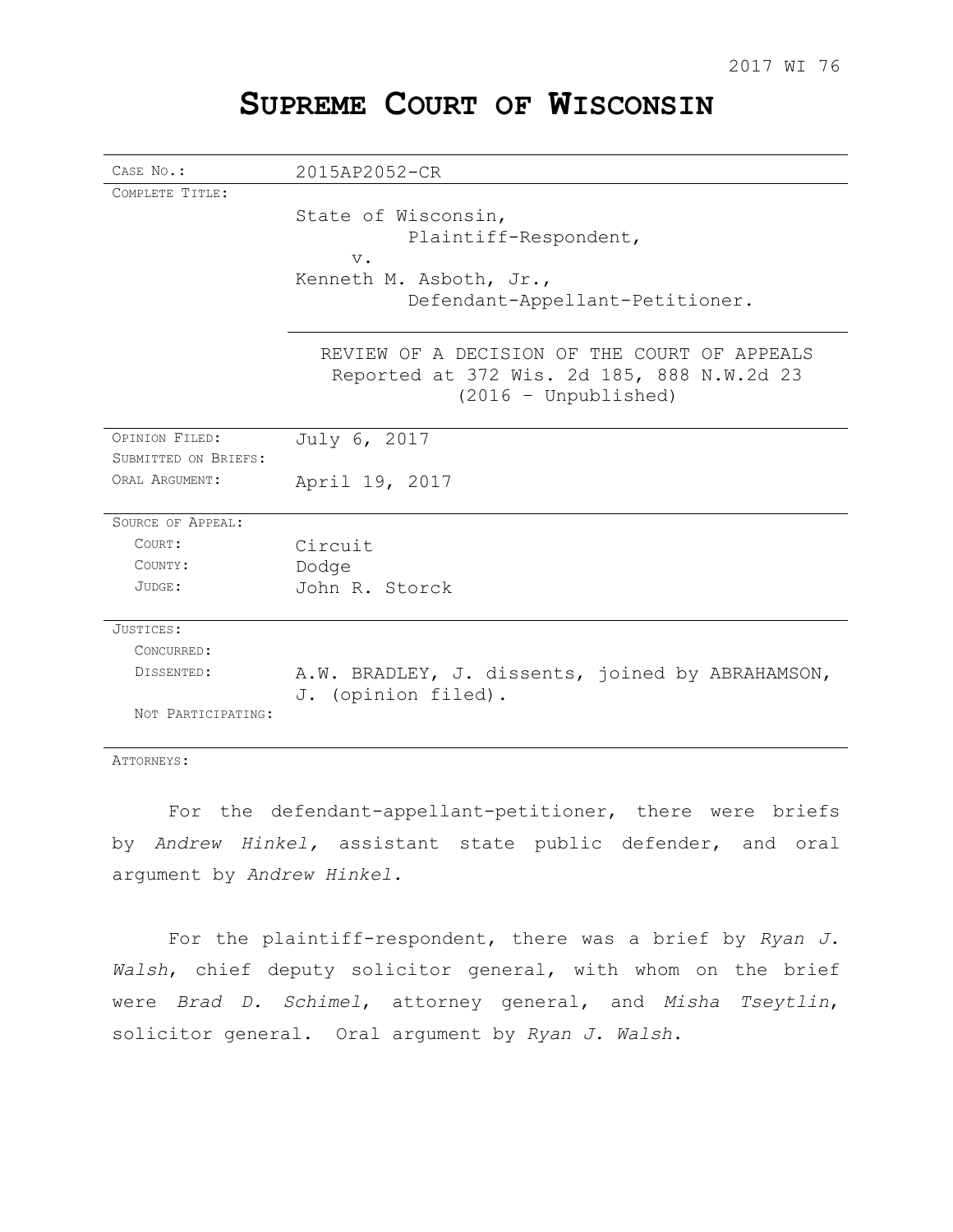2017 WI 76

NOTICE

**This opinion is subject to further editing and modification. The final version will appear in the bound volume of the official reports.** 

No. 2015AP2052-CR (L.C. No. 2012CF384)

STATE OF WISCONSIN THE STATE OF STATE OF WISCONSIN

**State of Wisconsin,**

 **Plaintiff-Respondent,**

 **v.**

**Kenneth M. Asboth, Jr.,**

 **Defendant-Appellant-Petitioner.**

**JUL 6, 2017** Diane M. Fremgen

**FILED**

Clerk of Supreme Court

REVIEW of a decision of the Court of Appeals. *Affirmed.*

¶1 REBECCA GRASSL BRADLEY, J. Wisconsin courts have long applied a community caretaker exception to the warrant requirement under the Fourth Amendment to the United States Constitution. In this case, Kenneth M. Asboth, Jr., asks us to decide whether law enforcement officers' warrantless seizure of his car was a reasonable exercise of a bona fide community caretaker function. He also asks us to determine whether Colorado v. Bertine, 479 U.S. 367 (1987), requires officers to follow "standard criteria" when conducting a community caretaker impoundment. We hold that Bertine does not mandate adherence to standard criteria, and because we further conclude that officers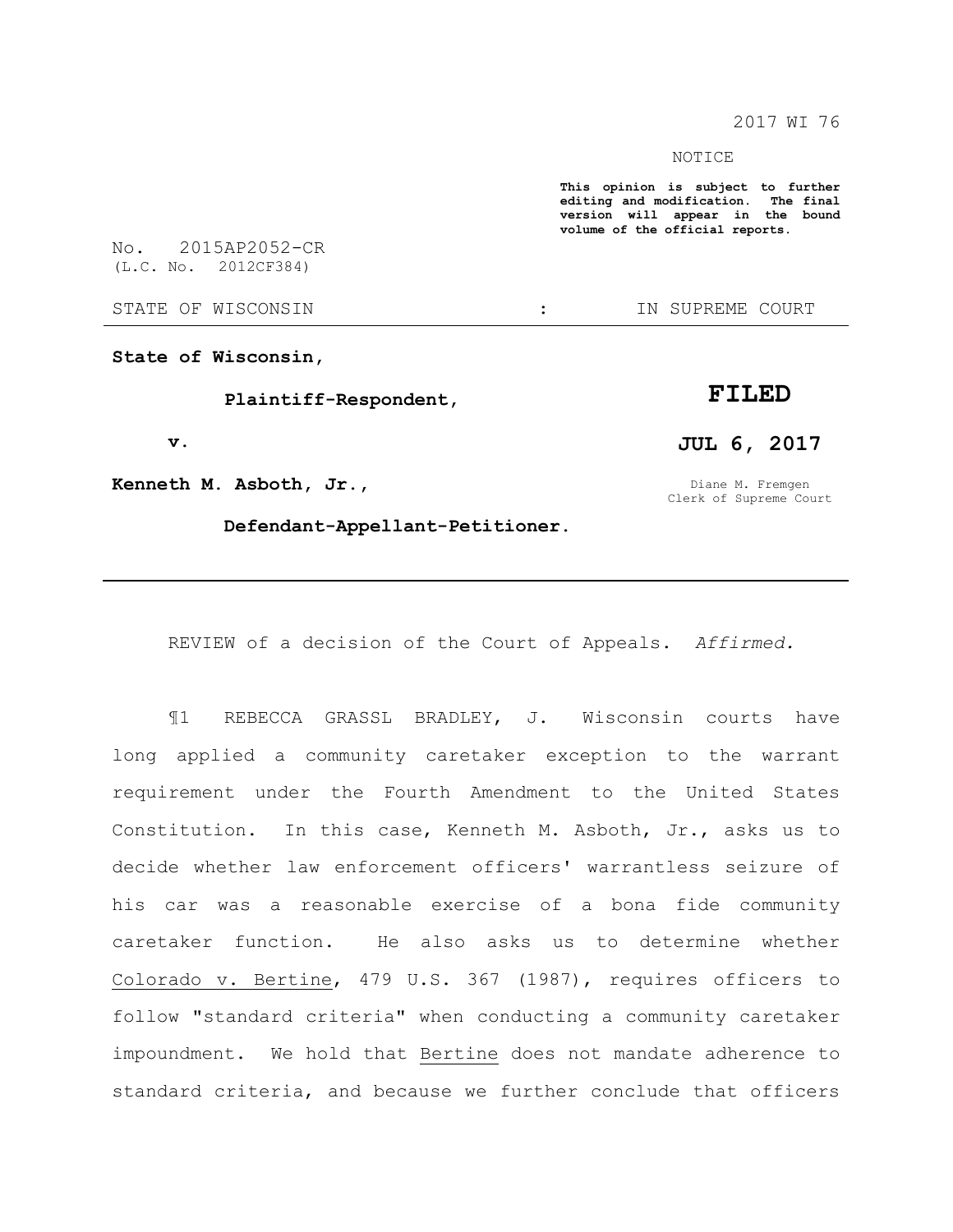reasonably effected a community caretaker impoundment of Asboth's car, we affirm the decision of the court of appeals.

## I. BACKGROUND

¶2 Asboth was a wanted man in November 2012. He was a suspect in the armed robbery of a Beaver Dam bank, and there was an outstanding probation warrant for his arrest. When police received a tip that he was at a storage facility in Dodge County, outside the City of Beaver Dam, both the Dodge County Sheriff's Department and Beaver Dam Police responded by sending officers to the storage facility to apprehend him.

¶3 The sheriff's deputy arrived first and saw a person matching Asboth's description reaching into the back seat of a car parked between two storage sheds. Drawing his weapon, the deputy ordered the person to come out of the vehicle with his hands up. Asboth, complying with the command, confirmed his identity after the deputy arrested him. Officers from Beaver Dam soon arrived at the storage facility, and Asboth was placed in the back seat of a squad car until they could transport him for questioning.

¶4 After Asboth's arrest, his car remained parked at the storage facility. None of the arresting officers asked Asboth if he could arrange to have the car moved. Although the car sat in the middle of the alley between two storage sheds, space remained available for a vehicle to maneuver around it and drive through the alley. The car, however, entirely blocked access to one storage unit, and it impeded access to several others. When the officer ran a check of the car's registration, it identified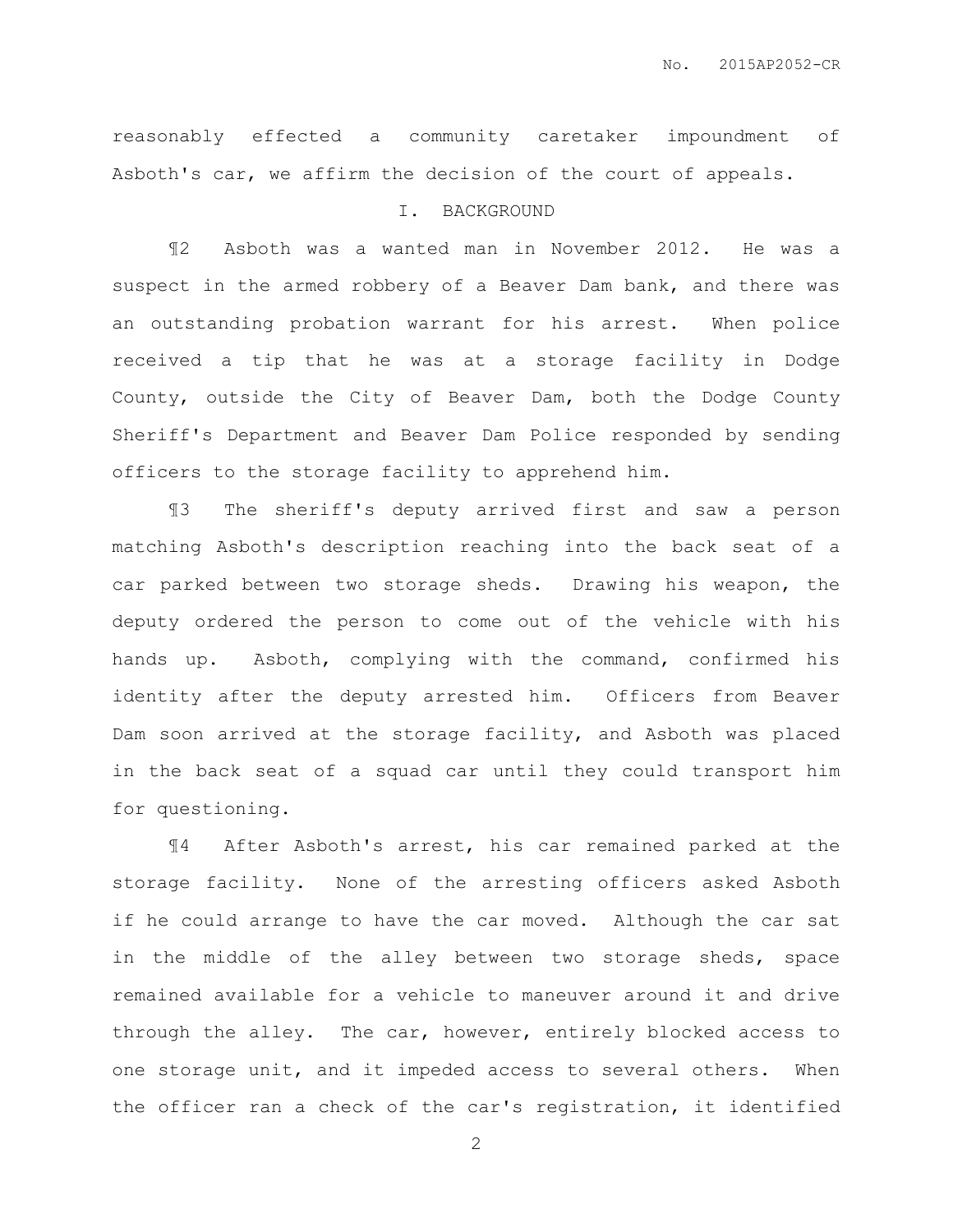the car's owner as not Asboth but a different person with a City of Madison address.<sup>1</sup> Rather than abandoning the car on private property, or contacting the storage facility's owner about it, the officers chose to impound the car.

¶5 Both the Beaver Dam Police Department and the Dodge County Sheriff's Department had policies for officers to follow when deciding whether to impound a vehicle. The Beaver Dam policy provided:

Any officer having a vehicle in lawful custody may impound said vehicle. The officer will have the option not to impound said vehicle when there is a reasonable alternative; however, the existence of an alternative does not preclude the officer's authority to impound.

The Dodge County policy provided more specific guidance:

Deputies of the Dodge County Sheriff's Department are authorized to arrange for towing of motor vehicles under the following circumstances:

When any vehicle has been left unattended upon a street or highway and is parked illegally in such a way as to constitute a definite hazard or obstruction to the normal movement of traffic;

. . . .

When the driver of a vehicle has been taken into custody by a deputy, and the vehicle would thereby be left unattended;

. . . .

 $\overline{a}$ 

 $1$  Subsequent investigation revealed that the registered owner sold the car to Asboth, but neither Asboth nor the former owner notified the Department of Transportation of the transfer. Because of this omission, the officers did not know at the time of the arrest that Asboth actually owned the car.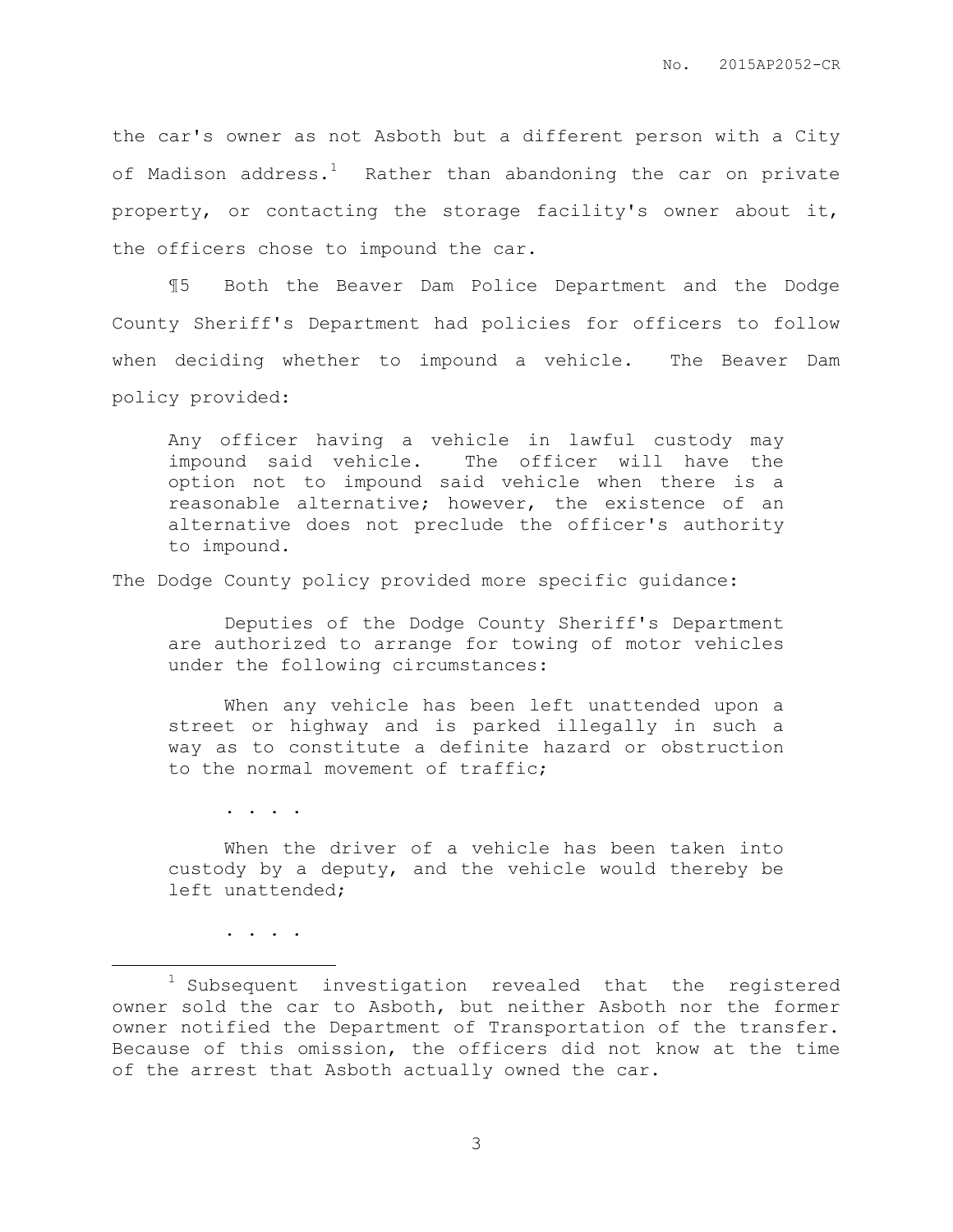When removal is necessary in the interest of public safety because of fire, flood, storm, snow or other emergency reasons;

. . . .

Unless otherwise indicated, the deputy always has the discretion to leave the vehicle at the scene and advise the owner to make proper arrangements for removal.

¶6 Because the impound lot at the Dodge County Sheriff's Department was full, the officers and deputies agreed to tow the car to the Beaver Dam police station. Consistent with police department procedures, officers conducted an inventory search of the seized vehicle at the police station. The search turned up several items that the department held for safekeeping: a video game system, a cell phone, an MP3 player, keys, and an orange water bottle containing green leafy material. In the spare tire compartment beneath a false floor in the trunk, officers also found a pellet gun, which resembled the handgun used in the Beaver Dam robbery.

 $\P$ 7 The State charged Asboth with armed robbery,<sup>2</sup> and he filed a motion to suppress all evidence obtained from the seizure and search of the car. Asboth's motion initially challenged the constitutionality of the inventory search itself. After hearing testimony from four police officers and sheriff's deputies involved with Asboth's arrest and with the seizure and search of his car, the Dodge County Circuit Court<sup>3</sup> denied

 $\overline{a}$ 

<sup>&</sup>lt;sup>2</sup> See Wis. Stat. § 943.32(1)(b) and (2), § 939.50(3)(c), and  $$939.62(1)(c) (2015-16).$ 

 $3$  The Honorable John R. Storck, presiding.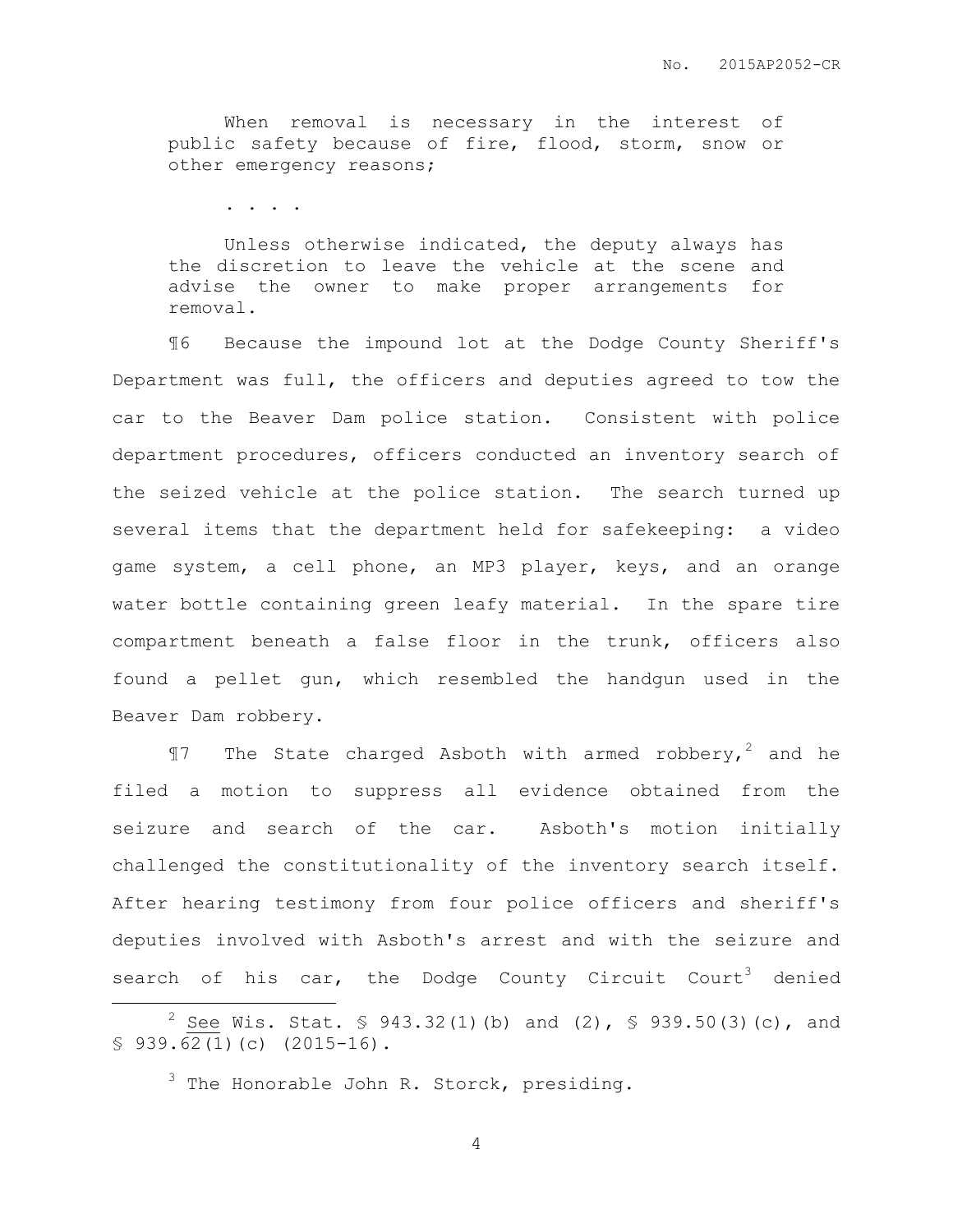Asboth's motion. In its order denying the motion, the circuit court made findings relevant to the impoundment: "[t]he vehicle could not be left where it was and needed to be impounded"; "[t]he officers involved believed that the vehicle belonged to someone other than [Asboth]"; and "[i]t is undisputed that Beaver Dam police conducted the inventory search according to established procedures."

¶8 Asboth filed a motion for reconsideration. Relying on State v. Clark, 2003 WI App 121, 265 Wis. 2d 557, 666 N.W.2d 112, Asboth argued that the officers unconstitutionally seized the car from the storage facility. Following a hearing at which Asboth supplemented the record with testimony by more officers, the circuit court denied the motion and made additional findings:

(1) Both the Dodge County Sheriff's Department and the Beaver Dam Police Department's written policies favor[ed] impoundment . . . .

(2) The vehicle was parked on another individual's property, not legally parked on a public street.

(3) The vehicle was blocking access to more than one of the business's storage lockers and impeding travel by other customers through the complex.

(4) There were valuable items in the vehicle including electronics.

(5) Defendant was arrested while in possession of the vehicle, and was actually observed reaching into the vehicle.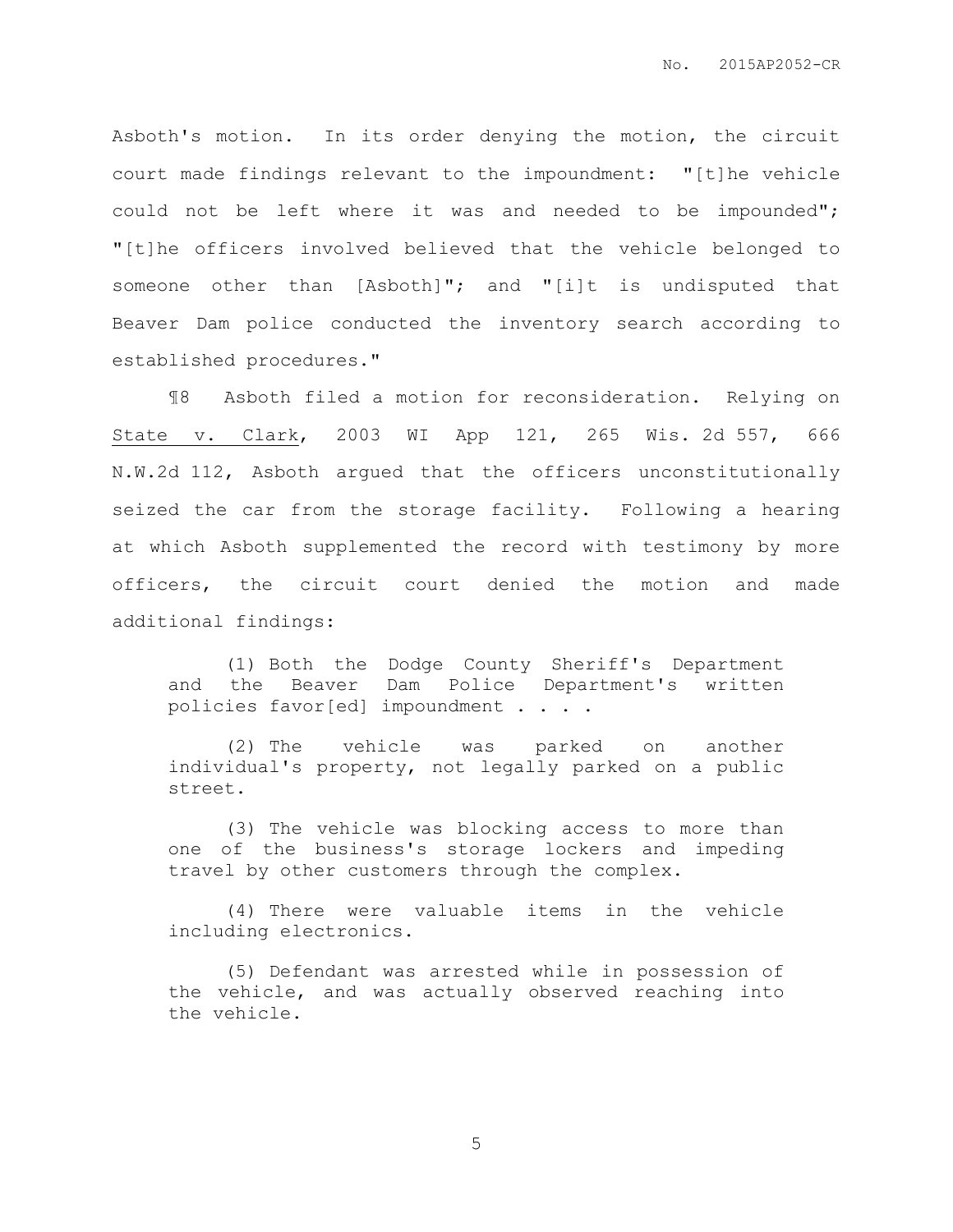Asboth pled no contest, and the circuit court imposed sentence of 10 years initial confinement followed by 10 years extended supervision.

¶9 In the court of appeals, Asboth challenged the circuit court's denial of his suppression motion, but he limited his argument to the constitutionality of the seizure of the car. State v. Asboth, No. 2015AP2052-CR, unpublished slip op., ¶1 (Wis. Ct. App. Sept. 29, 2016). Specifically, Asboth argued that the warrantless seizure was unconstitutional because it was not conducted pursuant to sufficiently detailed standardized criteria or justified by a bona fide community caretaker purpose. Id. Assuming without deciding that Bertine requires law enforcement officers to follow standardized criteria when seizing a vehicle, the court of appeals concluded that the Dodge County Sheriff's Department's policy applied and authorized the seizure. Id.,  $\text{M11}$ , 20. Turning to Asboth's community caretaker argument, the court of appeals first rebuffed Asboth's contention that an investigatory purpose negated the bona fide community caretaker justification for the seizure, then concluded that the public need to move the car outweighed Asboth's privacy interests. Id., ¶¶24, 44. Accordingly, the court of appeals affirmed the circuit court's denial of the motion to suppress. Id., ¶45. Asboth petitioned this court for review, again limiting his argument to the constitutionality of the seizure, and we granted his petition.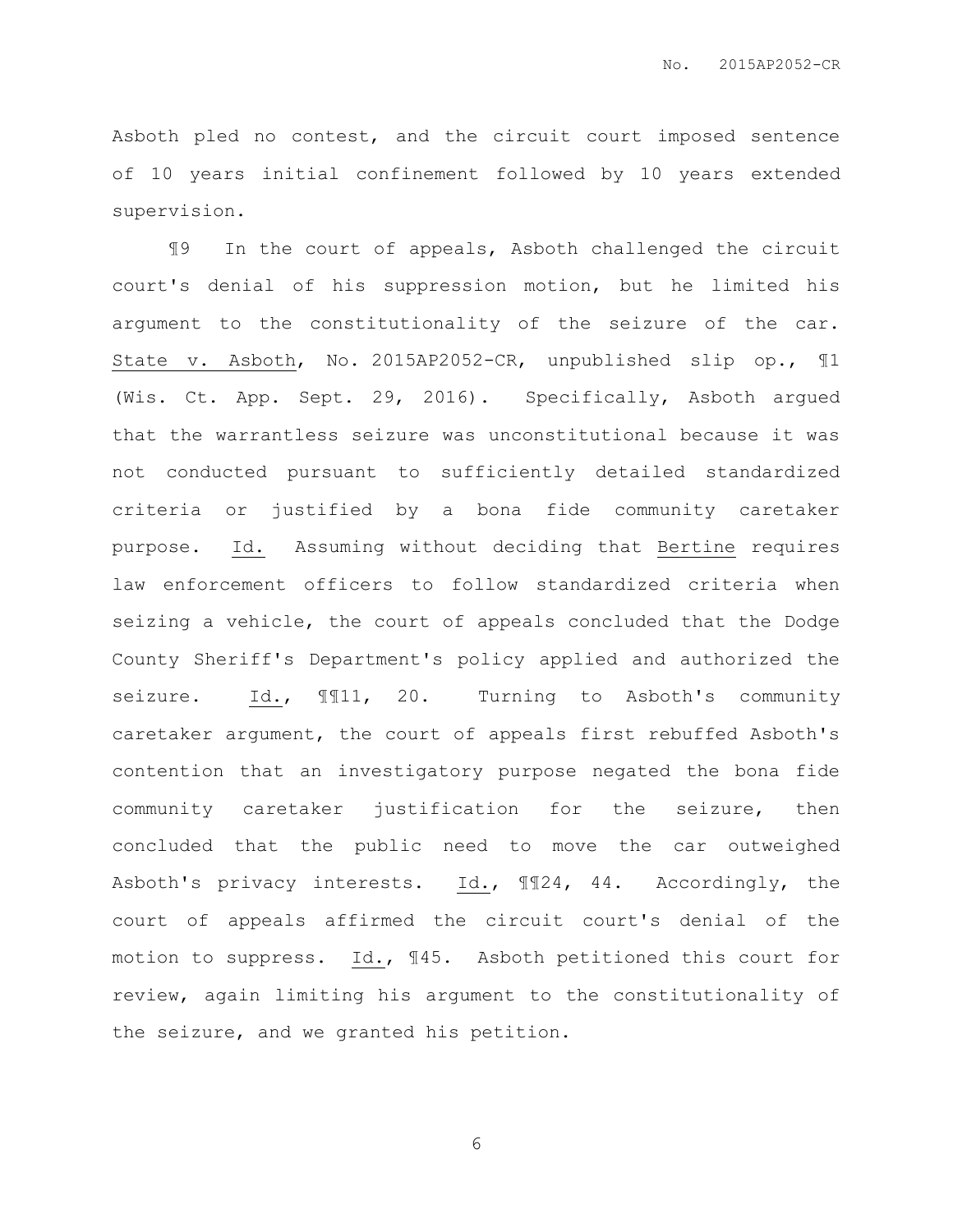#### II. STANDARD OF REVIEW

¶10 We review an order granting or denying a motion to suppress evidence as a question of constitutional fact, which requires a two-step analysis. State v. Matalonis, 2016 WI 7, ¶28, 366 Wis. 2d 443, 875 N.W.2d 567, cert. denied, 137 S. Ct. 296. "First, we review the circuit court's findings of historical fact under a deferential standard, upholding them unless they are clearly erroneous. Second, we independently apply constitutional principles to those facts." Id. (quoting State v. Robinson, 2010 WI 80, ¶22, 327 Wis. 2d 302, 786 N.W.2d 463).

## III. DISCUSSION

¶11 The Fourth Amendment to the United States Constitution provides that "[t]he right of the people to be secure in their persons, houses, papers, and effects, against unreasonable searches and seizures, shall not be violated" and that "no Warrants shall issue, but upon probable cause." Article I, § 11 of the Wisconsin Constitution likewise provides that "[t]he right of the people to be secure in their persons, houses, papers, and effects against unreasonable searches and seizures shall not be violated" and that "no warrant shall issue but upon probable cause." Because the Fourth Amendment and Article I, § 11 provide substantively identical protections, we have historically interpreted this section of the Wisconsin Constitution in accordance with United States Supreme Court interpretations of the Fourth Amendment. State v. Dumstrey,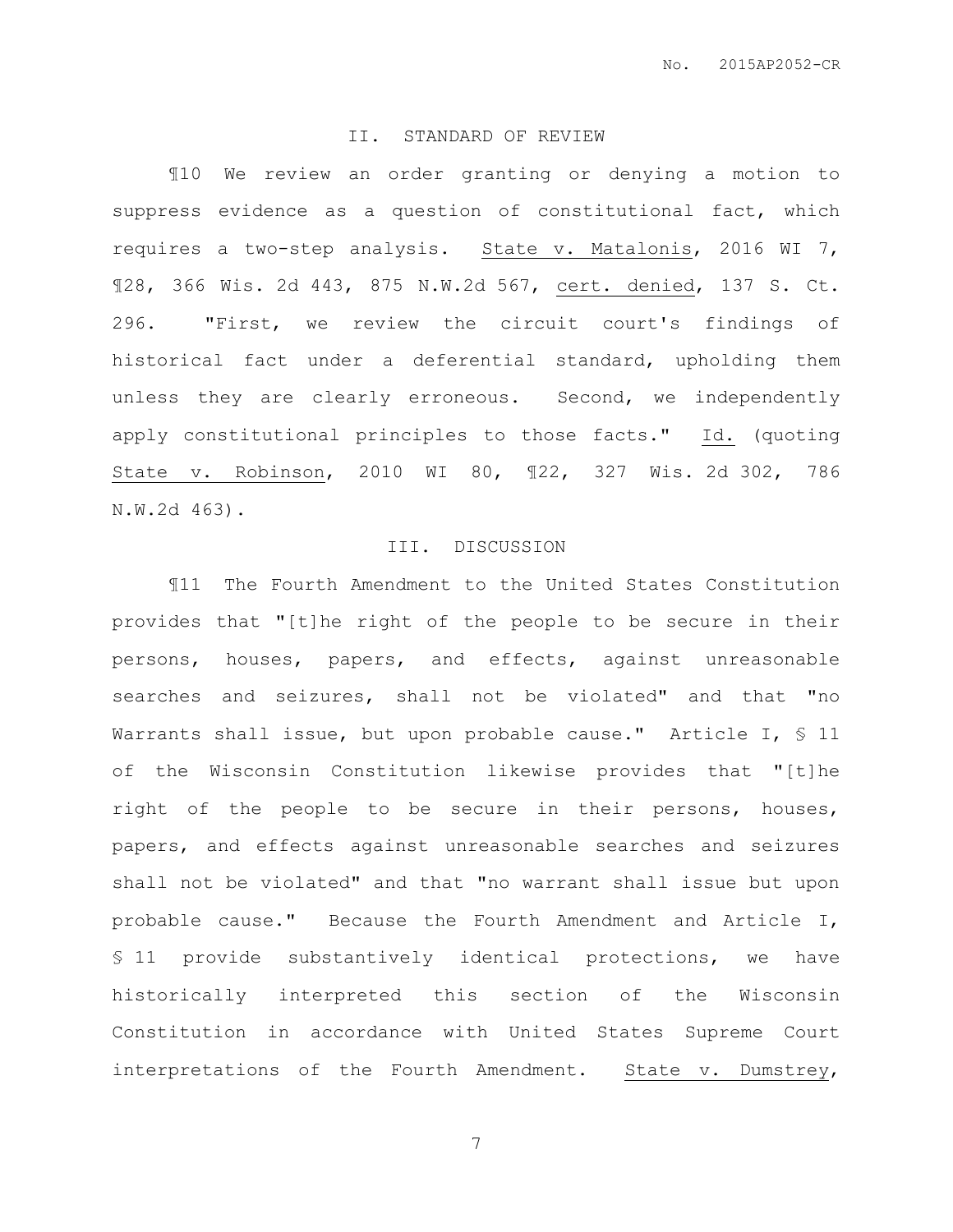2016 WI 3, ¶14, 366 Wis. 2d 64, 873 N.W.2d 502 (citing State v. Arias, 2008 WI 84, ¶20, 311 Wis. 2d 358, 752 N.W.2d 748).

¶12 "A seizure conducted without a valid warrant is presumptively unreasonable." State v. Brereton, 2013 WI 17, ¶24, 345 Wis. 2d 563, 826 N.W.2d 369 (citing United States v. Ross, 456 U.S. 798, 824-25 (1982)). "[B]ecause the ultimate touchstone of the Fourth Amendment is 'reasonableness,'" however, "the warrant requirement is subject to certain exceptions." Brigham City v. Stuart, 547 U.S. 398, 403 (2006). This court has recognized one such exception where a law enforcement officer is "serving as a community caretaker to protect persons and property." State v. Pinkard, 2010 WI 81, ¶14, 327 Wis. 2d 346, 785 N.W.2d 592.

¶13 Specifically, law enforcement officers may conduct a warrantless seizure without violating the Fourth Amendment when performing community caretaker functions—those actions "totally divorced from the detection, investigation, or acquisition of evidence relating to the violation of a criminal statute." State v. Kramer, 2009 WI 14, ¶¶19-20, 315 Wis. 2d 414, 759 N.W.2d 598 (quoting Cady v. Dombrowski, 413 U.S. 433, 441 (1973)). When evaluating a claimed community caretaker justification for a warrantless search or seizure, Wisconsin courts apply a three-step test, which asks

(1) whether a search or seizure within the meaning of the Fourth Amendment has occurred; (2) if so, whether the police were exercising a bona fide community caretaker function; and (3) if so, whether the public interest outweighs the intrusion upon the privacy of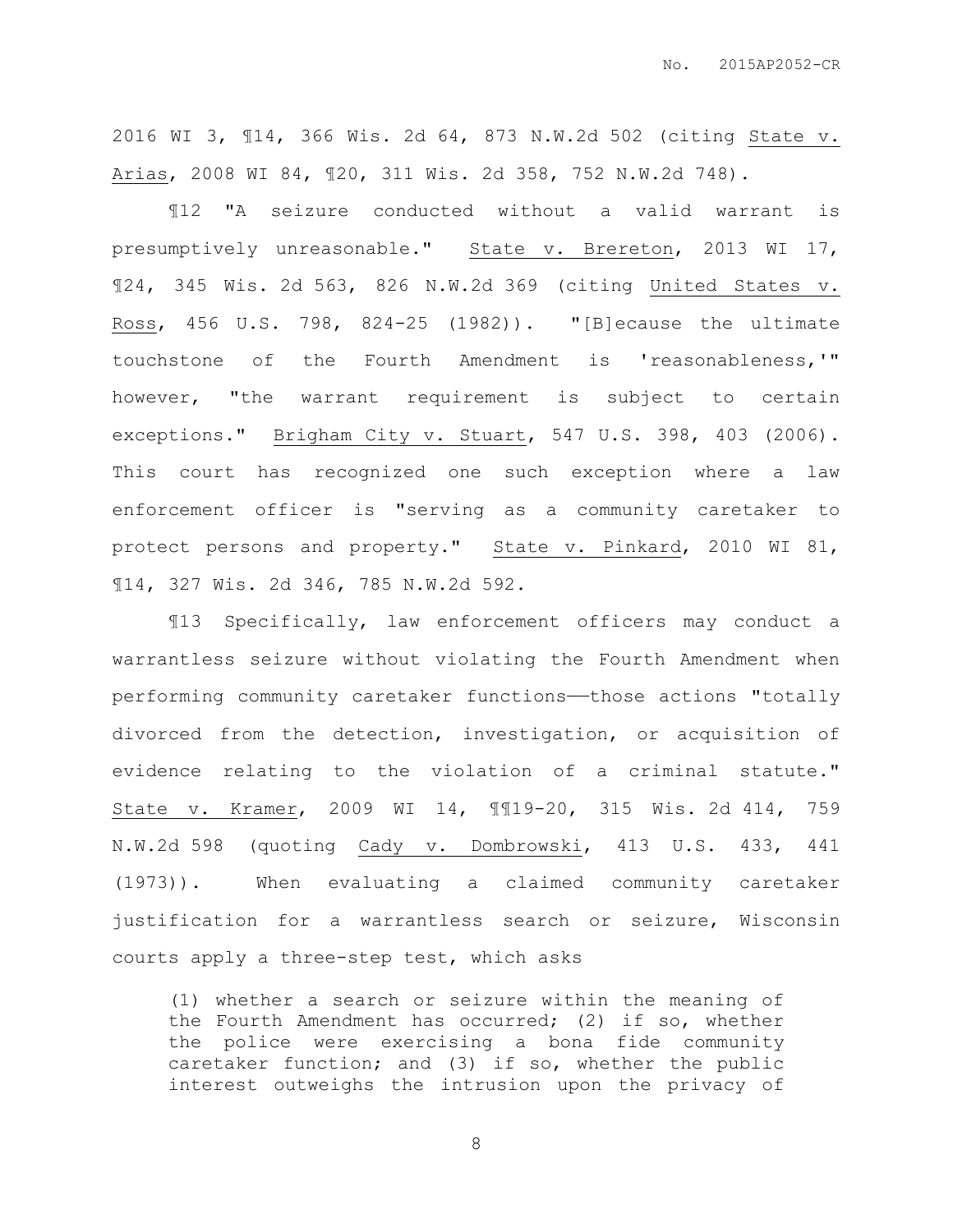the individual such that the community caretaker function was reasonably exercised . .

Matalonis, 366 Wis. 2d 443, 131 (quoting Pinkard, 327 Wis. 2d 346, ¶29).

¶14 There is no dispute that a seizure of Asboth's car occurred within the meaning of the Fourth Amendment, so this case turns on the second and third steps of Wisconsin's community caretaker test. Asboth contends that the seizure satisfied neither the second nor the third steps because an overriding investigatory purpose negated the officers' bona fide community caretaker justification for moving the car, and the public interest in seizing his car did not outweigh his privacy interest in leaving it at the storage facility. Further, he insists that the seizure was not reasonable because it was not governed by standardized criteria sufficient to satisfy Bertine. We therefore consider in turn the second and third steps of the community caretaker test.

A. Bona Fide Community Caretaker Function

¶15 The community caretaker exception to the warrant requirement accounts for the multifaceted nature of police work. Kramer, 315 Wis. 2d 414, ¶32. As this court has observed, "Police officers wear many hats: criminal investigator, first aid provider, social worker, crisis intervener, family counselor, youth mentor and peacemaker, to name a few. . . . They are society's problem solvers when no other solution is apparent or available." Matalonis, 366 Wis. 2d 443, ¶29 (quoting Ortiz v. State, 24 So. 3d 596, 607 n.5 (Fla. Dist.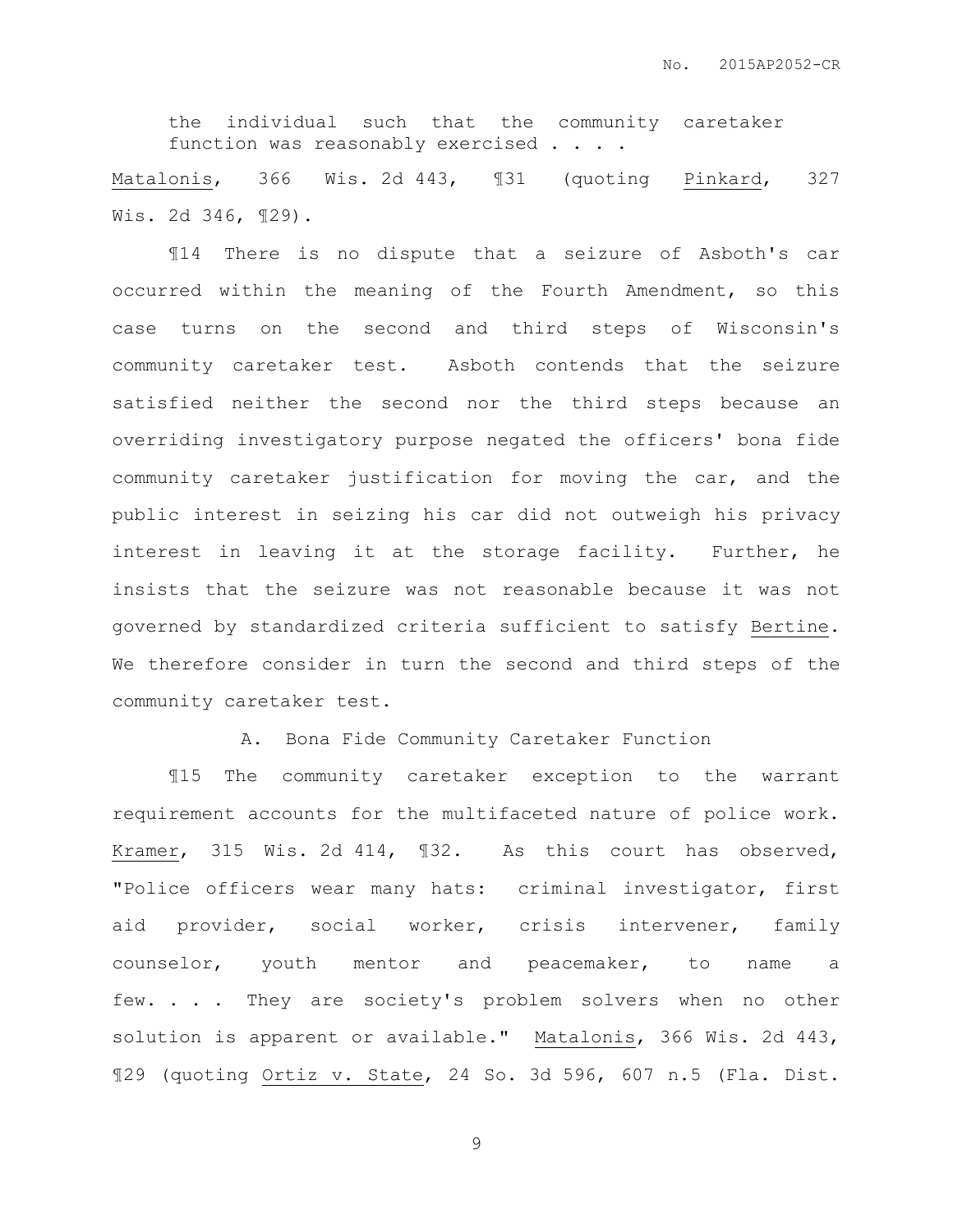Ct. App. 2009) (Torpy, J., concurring and concurring specially)). Although a court assessing whether an officer acted for a bona fide community caretaker purpose "may consider [the] officer's subjective intent," this step of the test ultimately turns on whether the officer can "articulate[] an objectively reasonable basis" for exercising a community caretaker function. Pinkard, 327 Wis. 2d 346, ¶31 (quoting Kramer, 315 Wis. 2d 414, ¶36).

¶16 In South Dakota v. Opperman, 428 U.S. 364 (1976), the United States Supreme Court noted that "automobiles are frequently taken into police custody" by officers engaged in community caretaker functions. Id. at 368. The Court cited two non-exclusive examples of situations where police officers often take custody of vehicles: "[v]ehicle accidents," after which officers take custody of vehicles "[t]o permit the uninterrupted flow of traffic and in some circumstances to preserve evidence," and vehicles that "violate parking ordinances," "thereby jeopardiz[ing] both the public safety and the efficient movement of vehicular traffic." Id. at 368-69. In short, "[t]he authority of police to seize and remove from the streets vehicles impeding traffic or threatening public safety and convenience is beyond challenge" in the community caretaker context. Id. at 369.

¶17 Citing Opperman's subsequent analysis of the constitutionality of an inventory search, the primary issue in that case, Asboth asserts that the officers' interest in investigating him as a potential suspect in the bank robbery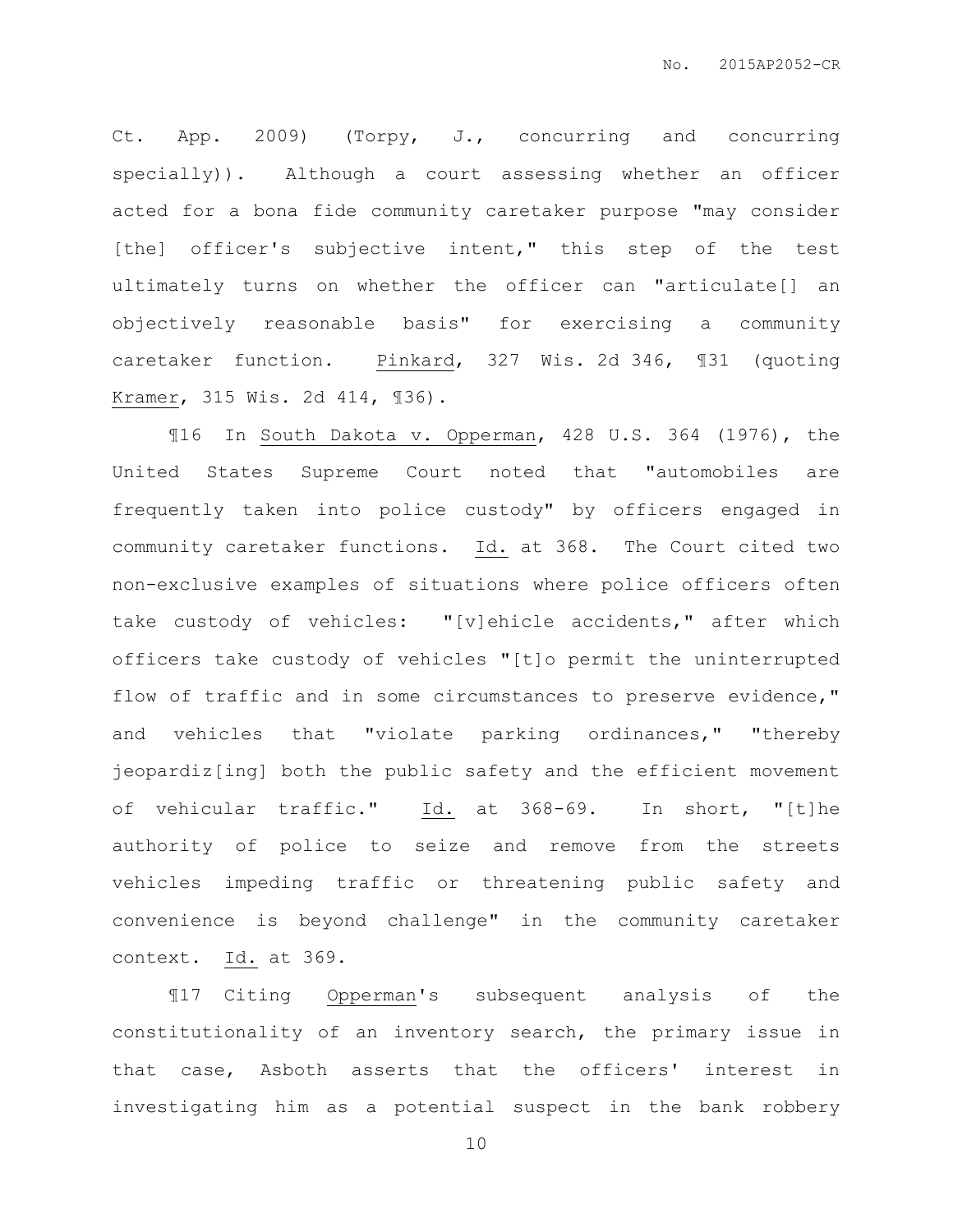predominated over any bona fide community caretaker function they performed by moving the car. Furthermore, focusing on Opperman's examples——impoundment following an accident and impoundment following a parking ordinance violation——Asboth argues that the officers here did not have an objectively reasonable basis to tow his car from the storage facility to the police station.

¶18 For multiple reasons, we conclude that the officers possessed a bona fide community caretaker justification for impounding Asboth's car. First, if left unattended, the car would have inconvenienced a private property owner and customers at the storage facility by impeding the beneficial use of the property. Cf. United States v. Brown, 787 F.2d 929, 932-33 (4th Cir. 1986) (concluding that officers "could reasonably have impounded" arrestee's vehicle "because the car could have constituted a nuisance in the area in which it was parked"). Asboth's car obstructed the alley between the storage sheds, making it difficult for larger vehicles to pass through. The car wholly or partially blocked several storage units, limiting access for customers seeking to access their stored belongings. Because the car was on a third-party's private property, any expense for removing the obstruction would have fallen to a private property owner uninvolved in the arrest. By removing the car, the officers immediately remedied a potential disruption created by Asboth's arrest at the private storage facility, thus limiting the inconvenience to the property owner and customers.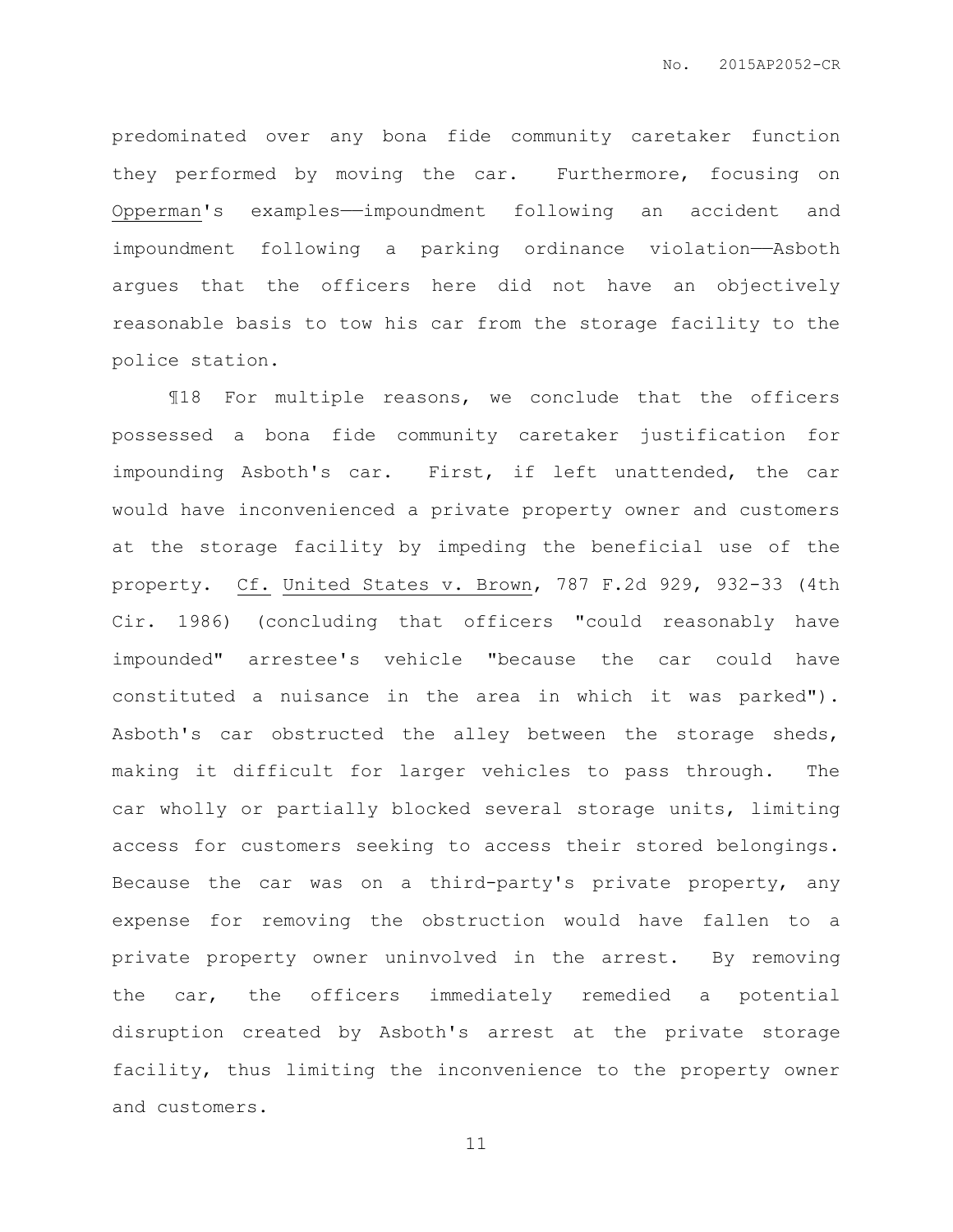¶19 Second, because Asboth was a suspect in a crime who also allegedly violated the terms of his probation, he likely faced a lengthy detention, and the possibility of a concomitant lengthy abandonment of the car counseled in favor of its removal from the premises. See United States v. Coccia, 446 F.3d 233, 240 (1st Cir. 2006) (noting that "officers properly made arrangements for the safekeeping of the [arrestee's] vehicle" when they anticipated that he "would be indisposed for an indeterminate, and potentially lengthy, period"). Impounding rather than abandoning Asboth's car protected the vehicle and its contents from potential theft or vandalism in his absence. See United States v. Kornegay, 885 F.2d 713, 716 (10th Cir. 1989) (citing potential "vandalism or theft" as one factor supporting impoundment). Indeed, the impoundment's protective function undermines Asboth's argument that the officers could have towed the car somewhere other than the police station; his car likely would have faced greater risk of vandalism or theft if abandoned in a public place rather than on private property. Although the later-discovered valuables were not in plain view at the time the officers towed the vehicle for impoundment, Asboth no doubt would have been upset to learn that his personal property was stolen from the car——regardless of whether officers decided to abandon it at the storage facility or in some other public place.

¶20 Finally, the registered owner of the car at the time of Asboth's arrest was someone other than Asboth. With no one else immediately present claiming ownership or otherwise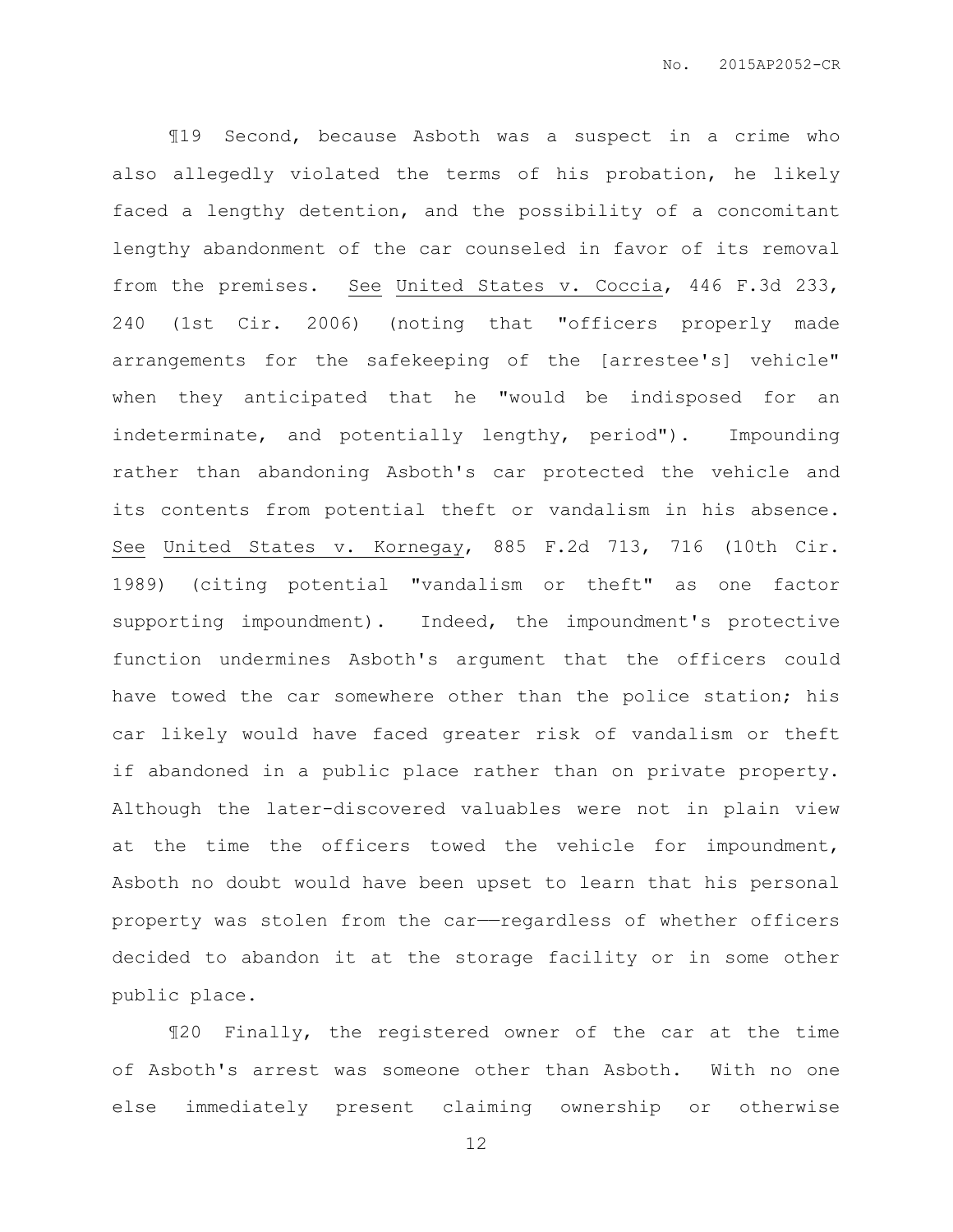available to take possession of the vehicle, the possibility existed that officers would need to make arrangements to reunite the car with its registered owner. Moreover, the protective function of impoundment described above carries no less force (and perhaps more) for an absent registered owner than it would if officers knew that Asboth owned the car.

¶21 Collectively, the functions of removing an obstruction inconveniencing the property's users and protecting an arrestee's property during his detention, combined with uncertainty regarding the true ownership of the vehicle, establish that the officers had a bona fide community caretaker purpose when impounding Asboth's car. Because we identify these objective justifications for the impoundment, our cases make clear that, even if the officers had an additional investigatory interest in conducting a subsequent inventory search, the officers' subjective interests do not render the warrantless seizure of the car unconstitutional. See Kramer, 315 Wis. 2d 414,  $\text{I}32$  ("[T]he officer may have law enforcement concerns, even when the officer has an objectively reasonable basis for performing a community caretaker function."). Consequently, we now proceed to the third step of the community caretaker test and assess the reasonableness of the seizure of Asboth's car.

# B. Reasonableness of the Seizure

## 1. Standard Criteria

¶22 Before we consider the public interest in the impoundment along with Asboth's competing privacy interest, we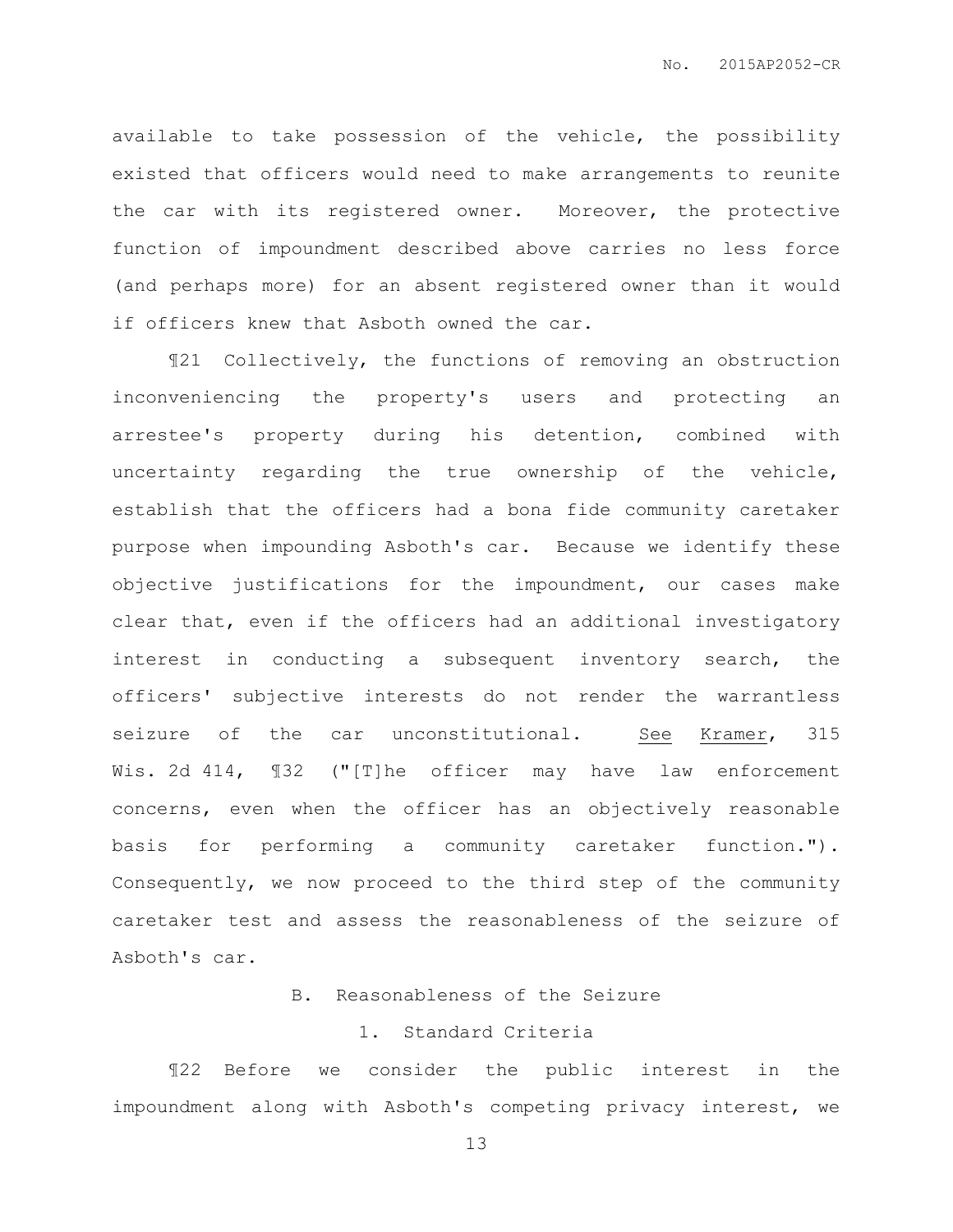first address Asboth's argument that the seizure of his car was unreasonable because it was not impounded according to standard criteria. In particular, he contends that in Bertine the United States Supreme Court established that an impoundment will be constitutionally valid only if governed by "standard criteria" set forth in law enforcement procedures. See Bertine, 479 U.S. at 375.

¶23 Asboth's argument turns on language at the end of the Bertine opinion. Although Bertine generally focused on the constitutionality of an inventory search of Bertine's van, the Court concluded by addressing Bertine's argument that "the inventory search of his van was unconstitutional because departmental regulations gave the police officers discretion to choose between impounding his van and parking and locking it in a public parking place." 479 U.S. at 375. Rejecting Bertine's argument, the Supreme Court explained: "Nothing in Opperman or [Illinois v. Lafayette, 462 U.S. 640 (1983),] prohibits the exercise of police discretion so long as that discretion is exercised according to standard criteria and on the basis of something other than suspicion of evidence of criminal activity." Id. (emphasis added).

¶24 A split exists among the federal courts of appeals regarding Bertine's impact on impoundments by officers performing community caretaker functions. Several circuits agree with Asboth, to varying degrees, that law enforcement officers may constitutionally perform a warrantless community caretaker impoundment only if standard criteria minimize the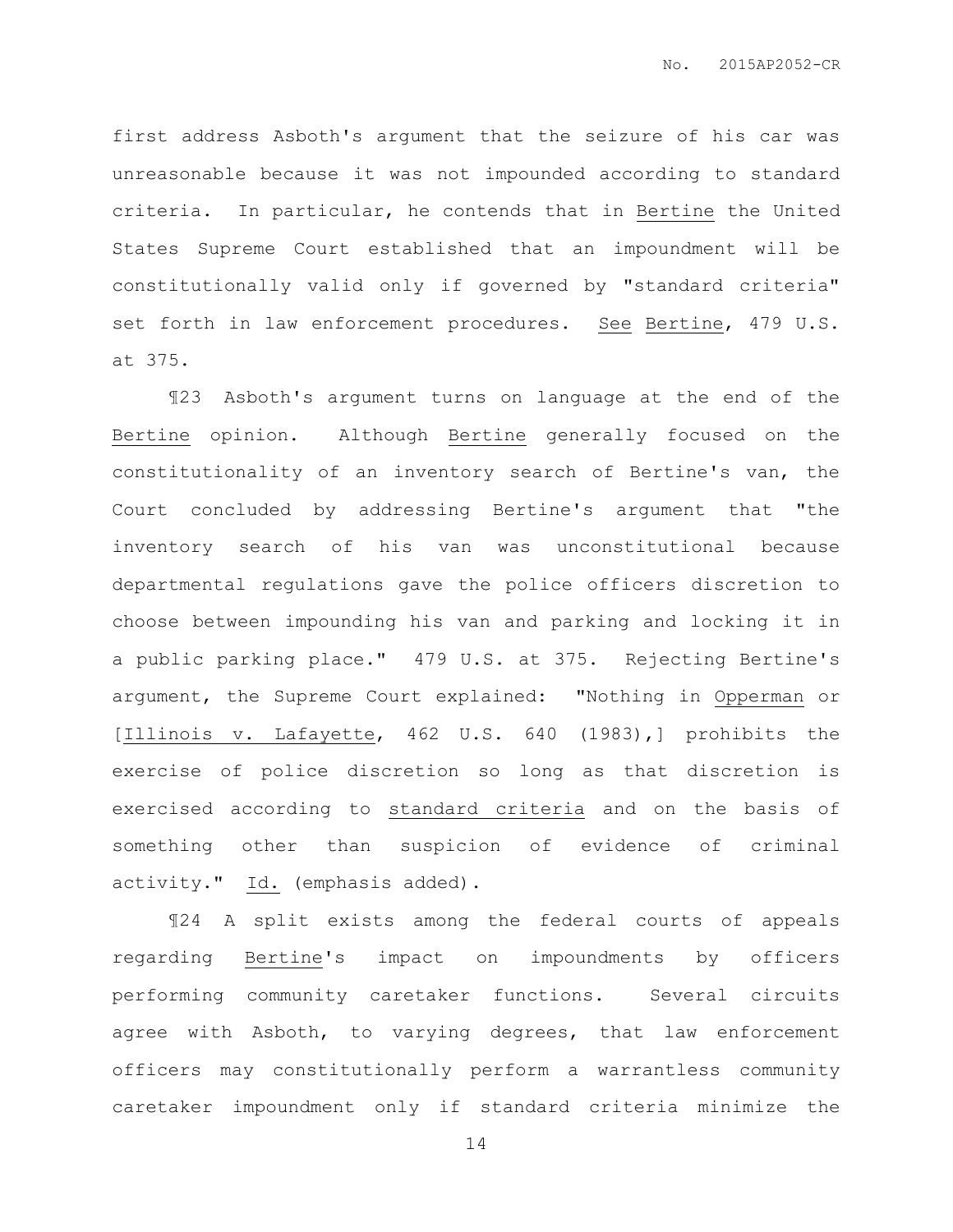exercise of their discretion. See United States v. Sanders, 796 F.3d 1241, 1248 (10th Cir. 2015) ("[I]mpoundment of a vehicle located on private property that is neither obstructing traffic nor creating an imminent threat to public safety is constitutional only if justified by both a standardized policy and a reasonable, non-pretextual community-caretaking rationale."); Miranda v. City of Cornelius, 429 F.3d 858, 866 (9th Cir. 2005) ("The decision to impound must be guided by conditions which 'circumscribe the discretion of individual officers' in a way that furthers the caretaking purpose." (quoting Bertine, 479 U.S. at 376 n.7)); United States v. Petty, 367 F.3d 1009, 1012 (8th Cir. 2004) ("Some degree of 'standardized criteria' or 'established routine' must regulate these police actions  $\ldots$  . ."); United States v. Duguay, 93 F.3d 346, 351 (7th Cir. 1996) ("Among those criteria which must be standardized are the circumstances in which a car may be impounded.").<sup>4</sup> Similarly, the District of Columbia Circuit has

 $\overline{a}$ 

 $4$  See also People v. Torres, 116 Cal. Rptr. 3d 48, 56 (Ct. App. 2010); Patty v. State, 768 So. 2d 1126, 1127 (Fla. Dist. Ct. App. 2000); State v. Weaver, 900 P.2d 196, 199 (Idaho 1995); People v. Ferris, 9 N.E.3d 1126, 1137 (Ill. App. Ct. 2014); Fair v. State, 627 N.E.2d 427, 433 (Ind. 1993); State v. Huisman, 544 N.W.2d 433, 437 (Iowa 1996); State v. Fox, 2017 ME 52, ¶¶23-26, 157 A.3d 778; Commonwealth v. Oliveira, 47 N.E.3d 395, 398 (Mass. 2016); People v. Toohey, 475 N.W.2d 16, 22-23 (Mich. 1991); State v. Robb, 605 N.W.2d 96, 104 (Minn. 2000); State v. Milliorn, 794 S.W.2d 181, 186 (Mo. 1990) (en banc); People v. O'Connell, 591 N.Y.S.2d 641, 642 (App. Div. 1992); State v. O'Neill, 2015-Ohio-815, ¶39, 29 N.E.3d 365 (Ct. App., 3d Dist.); McGaughey v. State, 2001 OK CR 33, ¶44, 37 P.3d 130.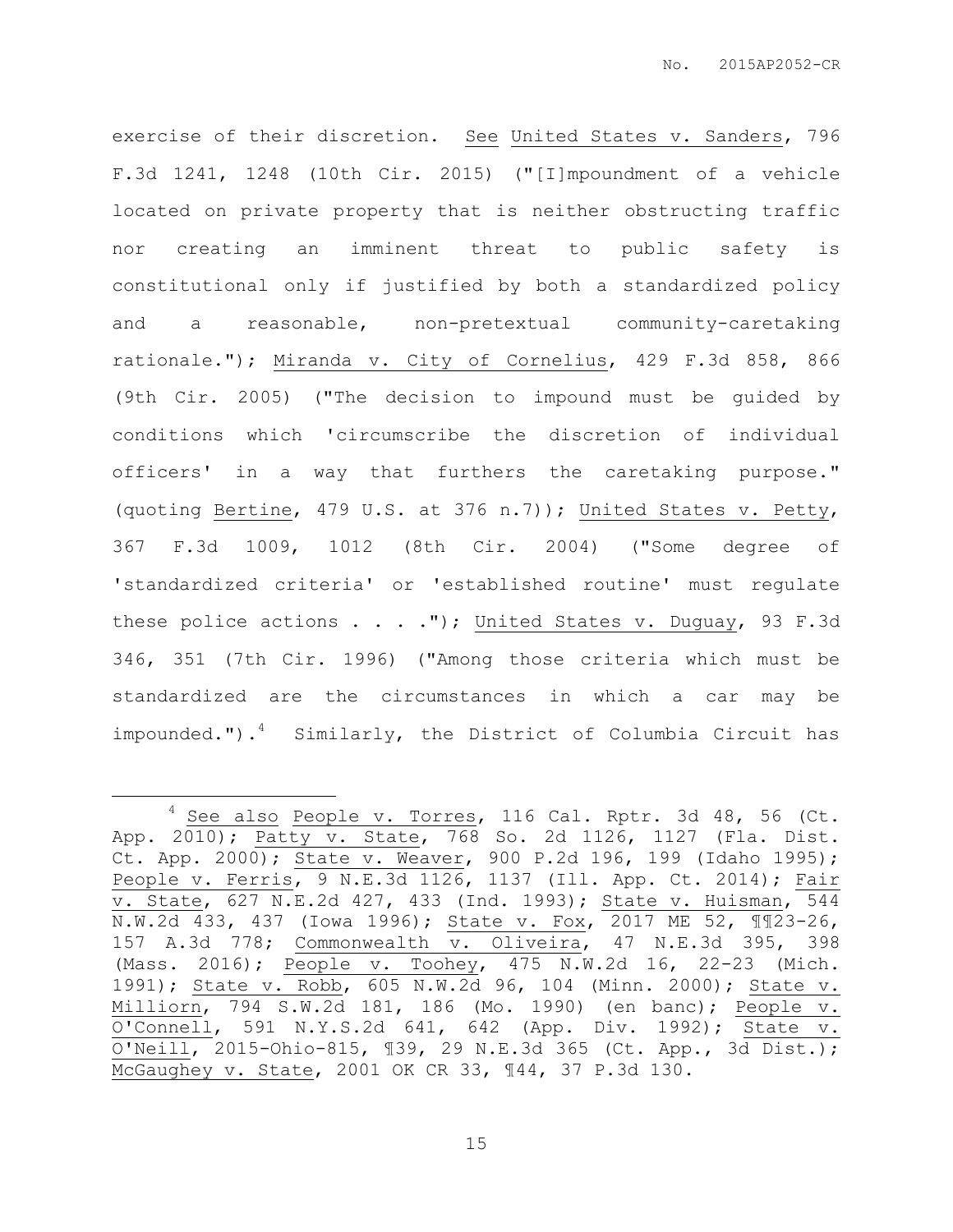held that, "if a standard impoundment procedure exists, a police officer's failure to adhere thereto is unreasonable and violates the Fourth Amendment." United States v. Proctor, 489 F.3d 1348, 1349 (D.C. Cir. 2007).

¶25 In contrast, three federal circuits do not afford dispositive weight to the existence of standardized criteria or to law enforcement officers' adherence thereto, instead treating such criteria as, at most, one factor to consider when assessing the Fourth Amendment reasonableness of a warrantless community caretaker impoundment.<sup>5</sup> The Fifth Circuit flatly rejects any need to consider standardized criteria as part of a reasonableness analysis. See United States v. McKinnon, 681 F.3d 203, 208 (5th Cir. 2012) ("Since Opperman and Bertine, we have focused our inquiry on the reasonableness of the vehicle impoundment for a community caretaking purpose without reference to any standardized criteria."). The Third Circuit has expressly recognized that a law enforcement officer's "decision to impound a vehicle contrary to standardized procedures or even in the absence of a standardized procedure should not be a per se violation of the Fourth Amendment." United States v. Smith, 522 F.3d 305, 312 (3d Cir. 2008).

¶26 Most persuasively, the First Circuit explained in United States v. Coccia, 446 F.3d 233 (1st Cir. 2006), its

 $\overline{a}$ 

<sup>5</sup> See also People v. Shafrir, 107 Cal. Rptr. 3d 721, 721-28 (Ct. App. 2010); Cannon v. State, 601 So. 2d 1112, 1115-16 (Ala. Crim. App. 1992).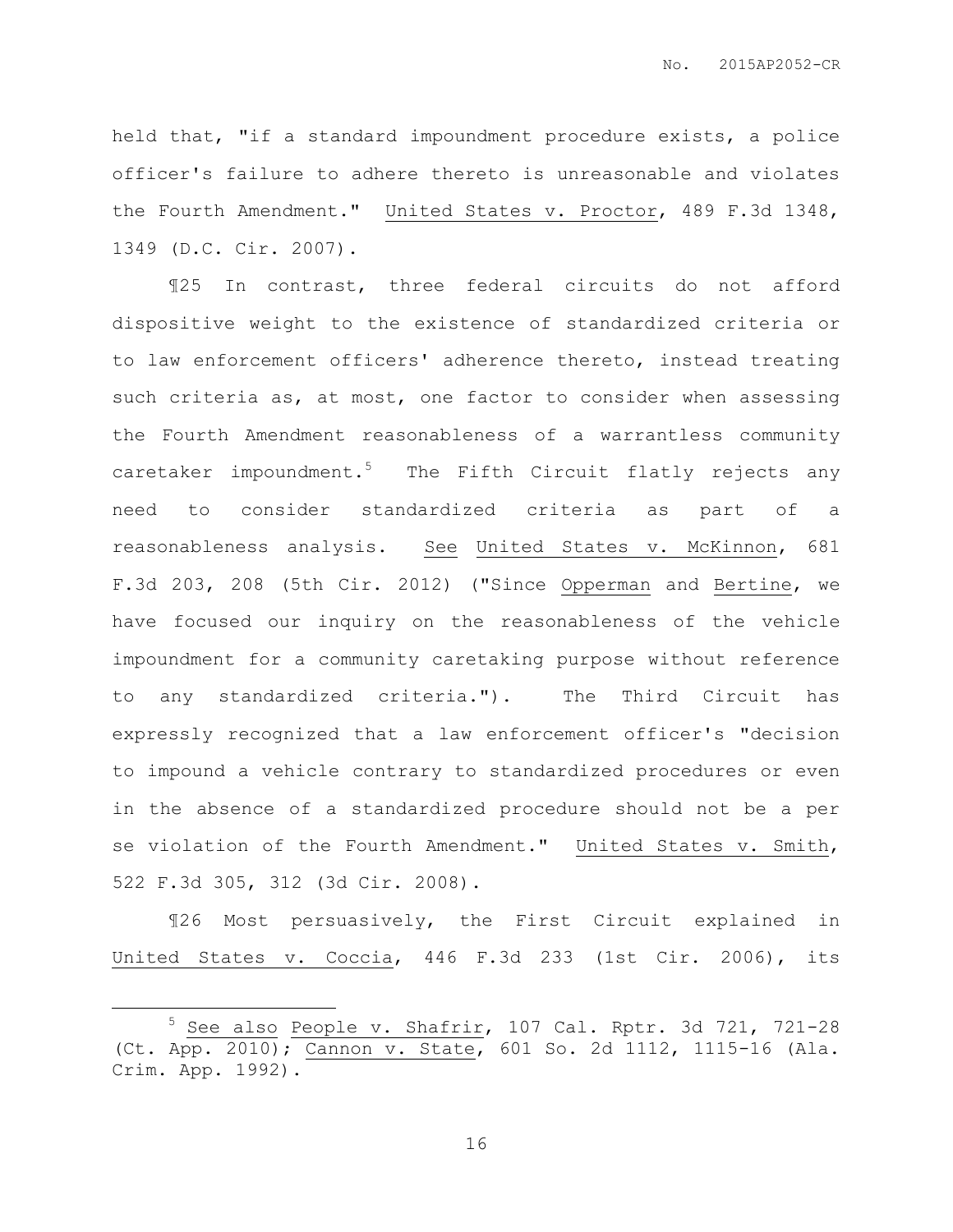reasons for "read[ing] Bertine to indicate that an impoundment decision made pursuant to standardized procedures will most likely, although not necessarily always, satisfy the Fourth Amendment." Id. at 238. After noting the established principle that "impoundments of vehicles for community caretaking purposes are consonant with the Fourth Amendment so long as the impoundment decision was reasonable under the circumstances," the court added that Fourth Amendment "reasonableness analysis does not hinge solely on any particular factor." Id. at 239. Like any other factor, standard criteria do not provide "the sine qua non of a reasonable impound decision":

Virtually by definition, the need for police to function as community caretakers arises fortuitously, when unexpected circumstances present some transient hazard which must be dealt with on the spot. The police cannot sensibly be expected to have developed, in advance, standard protocols running the entire gamut of possible eventualities. Rather, they must be free to follow "sound police procedure," that is to choose freely among the available options, so long as the option chosen is within the universe of reasonable choices. Where . . . the police have solid, noninvestigatory reasons for impounding a car, there is no need for them to show that they followed explicit criteria in deciding to impound, as long as the decision was reasonable.

Id. (quoting United States v. Rodriguez-Morales, 929 F.2d 780, 787 (1st Cir. 1991)). The First Circuit then proceeded to assess the reasonableness of the challenged impoundment. Id. at 239-41.

¶27 We agree with the First, Third, and Fifth Circuits that in cases involving warrantless community caretaker impoundments the fundamental question is the reasonableness of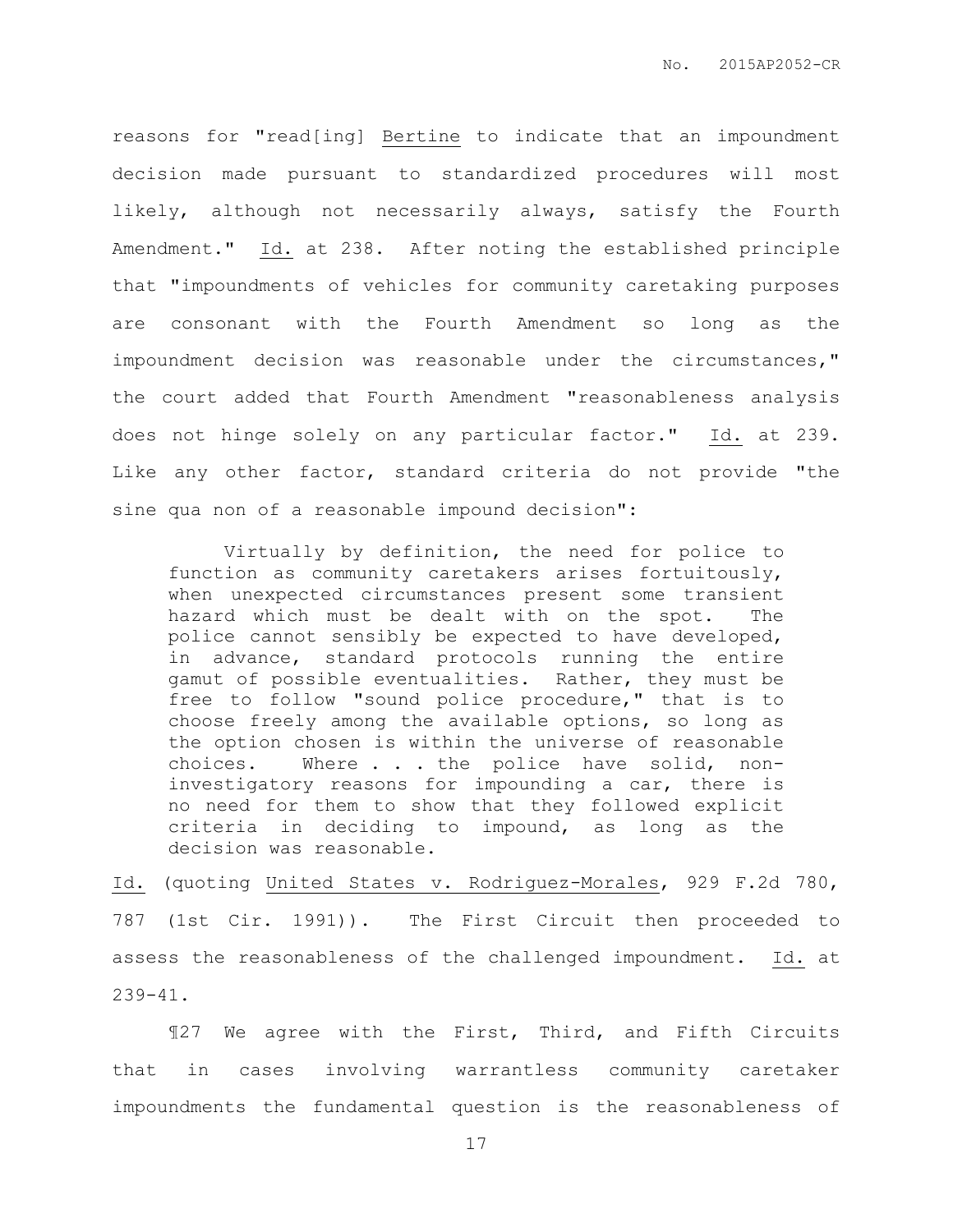the seizure. Accordingly, we hold that the absence of standard criteria does not by default render a warrantless community caretaker impoundment unconstitutional under the Fourth Amendment reasonableness standard. Nor does law enforcement officers' lack of adherence to standard criteria, if they exist, automatically render such impoundments unconstitutional.

¶28 The absence of a standard criteria requirement does not, as Asboth suggests, imbue law enforcement officers with "uncontrolled" discretion to impound vehicles at will as a pretext for conducting investigatory inventory searches. As the First Circuit observed in Coccia, under the reasonableness standard, "a police officer's discretion to impound a car is sufficiently cabined by the requirement that the decision to impound be based, at least in part, on a reasonable community caretaking concern and not exclusively on 'the suspicion of criminal activity.'" Coccia, 446 F.3d at 239 (quoting Bertine, 479 U.S. at 375). The second step of Wisconsin's community caretaker test requires law enforcement officers to establish that the warrantless impoundment occurred pursuant to a bona fide community caretaker purpose. Far from leaving officers with unlimited discretion to impound, Wisconsin's test authorizes law enforcement officers to conduct such warrantless seizures only if they have "an objectively reasonable basis for performing a community caretaker function." Kramer, 315 Wis. 2d 414, ¶32.

¶29 Finally, our conclusion that Bertine does not mandate adoption of or adherence to standard impoundment criteria for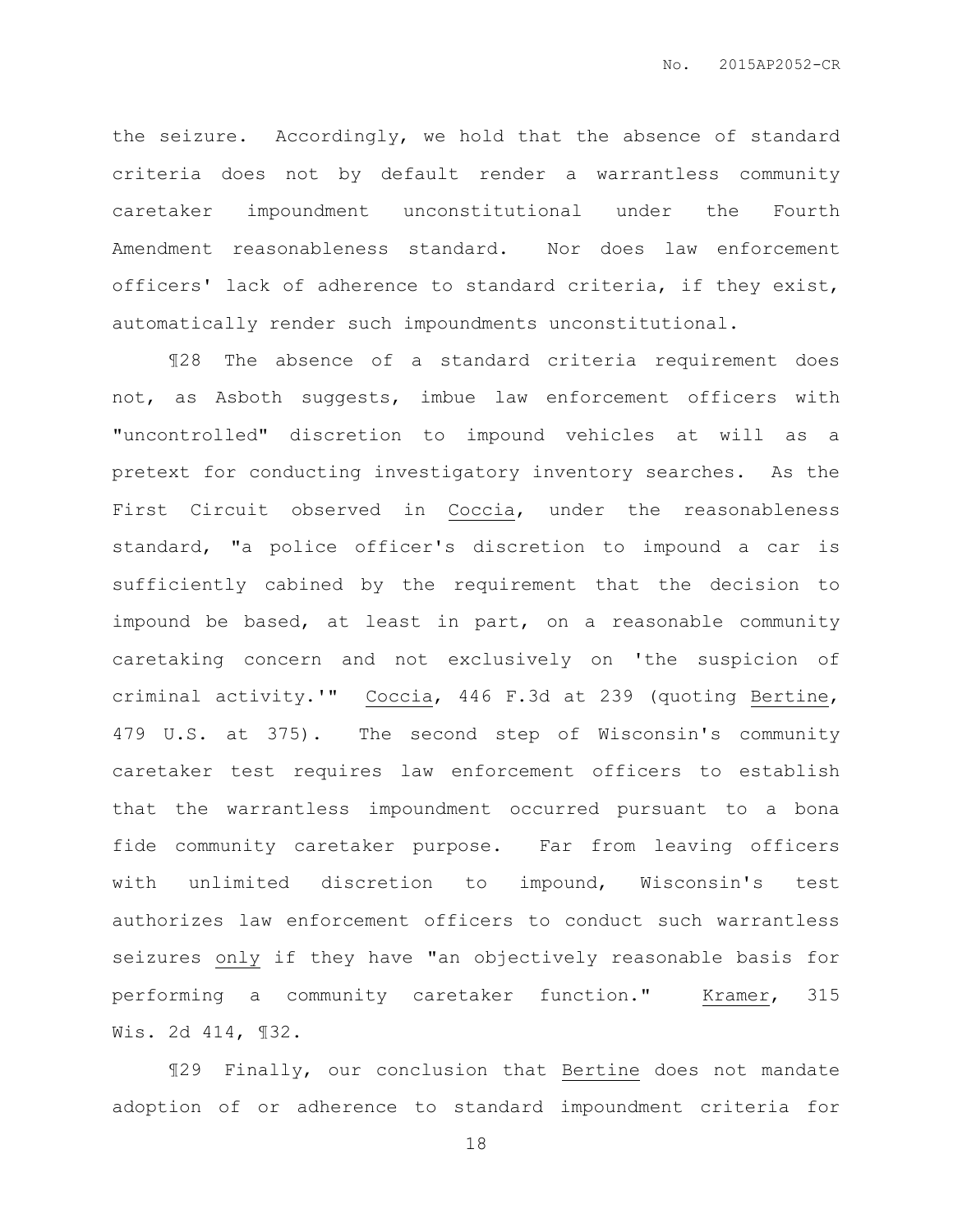all circumstances should not discourage law enforcement agencies from developing general impoundment procedures. "[A]doption of a standardized impoundment procedure . . . supplies a methodology by which reasonableness can be judged and tends to ensure that the police will not make arbitrary decisions in determining which vehicles to impound." Smith, 522 F.3d at 312. Indeed, adherence to sufficiently detailed standard criteria can enhance the reasonableness of an impoundment by limiting the exercise of discretion and encouraging compliant officers to identify and pursue the least-intrusive means of performing the community caretaker function. See United States v. Sharpe, 470 U.S. 675, 687 (1985) (noting that courts assessing law enforcement officers' actions must ask "not simply whether some other alternative was available, but whether the police acted unreasonably in failing to recognize or to pursue it"). As we discuss further below, a Wisconsin court may consider the existence of, and officers' adherence to, standard criteria as a relevant factor when assessing the reasonableness of a community caretaker seizure.<sup>6</sup>

 $\overline{a}$ 

 $6$  Although in this case we discuss the standard impoundment criteria while assessing the reasonableness of the seizure, nothing in this opinion forecloses Wisconsin courts from considering officers' adherence to standard criteria when determining whether officers exercised a bona fide community caretaker function.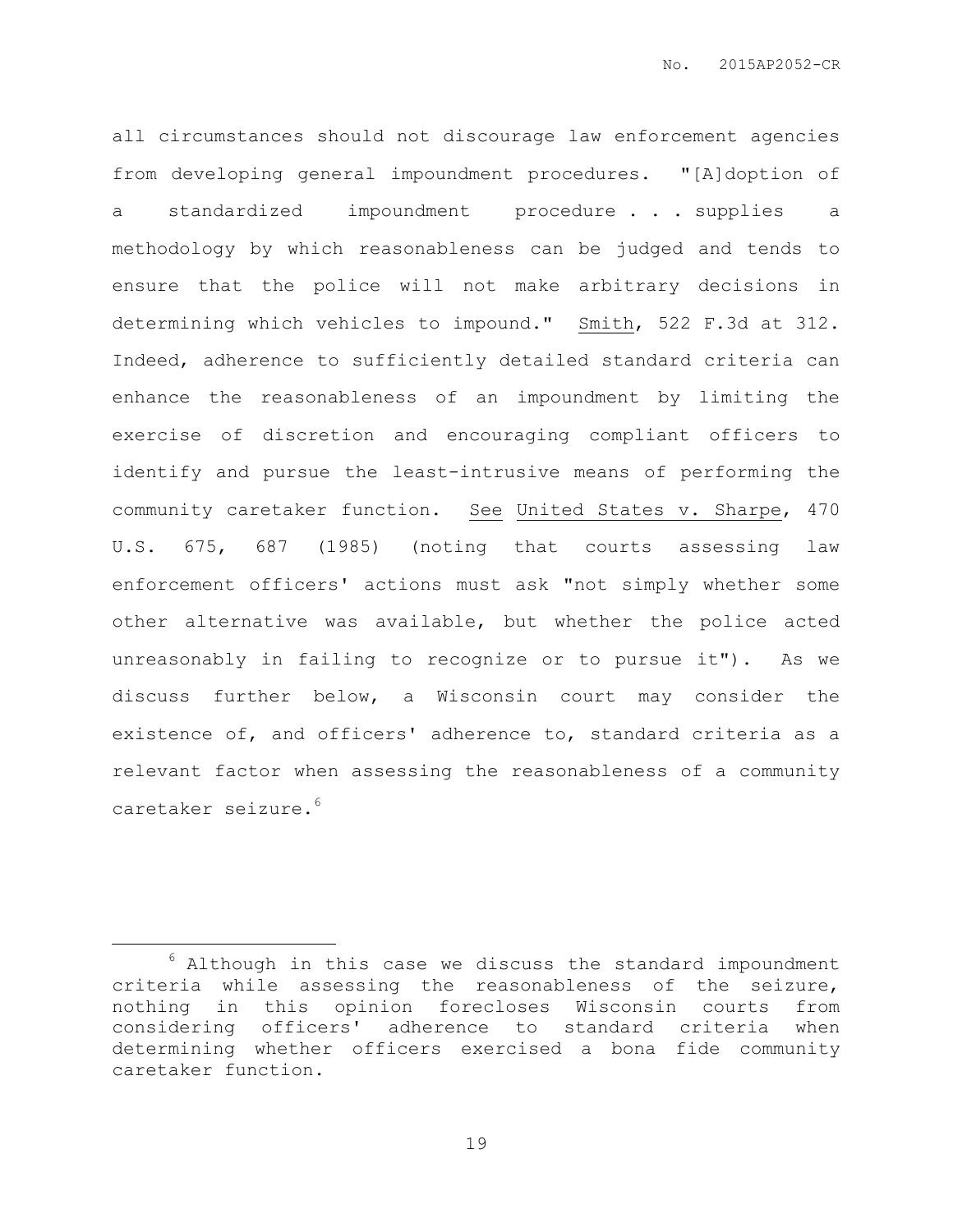## 2. Reasonableness Inquiry

¶30 Under the third step of Wisconsin's community caretaker test, we evaluate the reasonableness of the law enforcement officer's exercise of a bona fide community caretaker function by "balancing [the] public interest or need that is furthered by the officer's conduct against the degree of and nature of the restriction upon the liberty interest of the citizen." Kramer, 315 Wis. 2d 414, ¶40. We generally consider four factors:

(1) the degree of the public interest and the exigency of the situation; (2) the attendant circumstances surrounding the seizure, including time, location, the degree of overt authority and force displayed; (3) whether an automobile is involved; and (4) the availability, feasibility and effectiveness of alternatives to the type of intrusion actually accomplished.

Id., ¶41 (quoting State v. Kelsey C.R., 2001 WI 54, ¶36, 243 Wis. 2d 422, 626 N.W.2d 777).

¶31 Taking the third factor first, we note that evaluation of a car's impoundment necessarily involves an automobile. This factor enters the analysis because "[i]n some situations a citizen has a lesser expectation of privacy in an automobile." State v. Anderson, 142 Wis. 2d 162, 169 n.4, 417 N.W.2d 411 (Ct. App. 1987) (citing New York v. Class, 475 U.S. 106, 112-13 (1986)). Although many of our recent community caretaker cases have raised questions regarding the appropriate scope of warrantless searches of homes, see, e.g., Matalonis, 366 Wis. 2d 443, ¶2; Pinkard, 327 Wis. 2d 346, ¶1, this case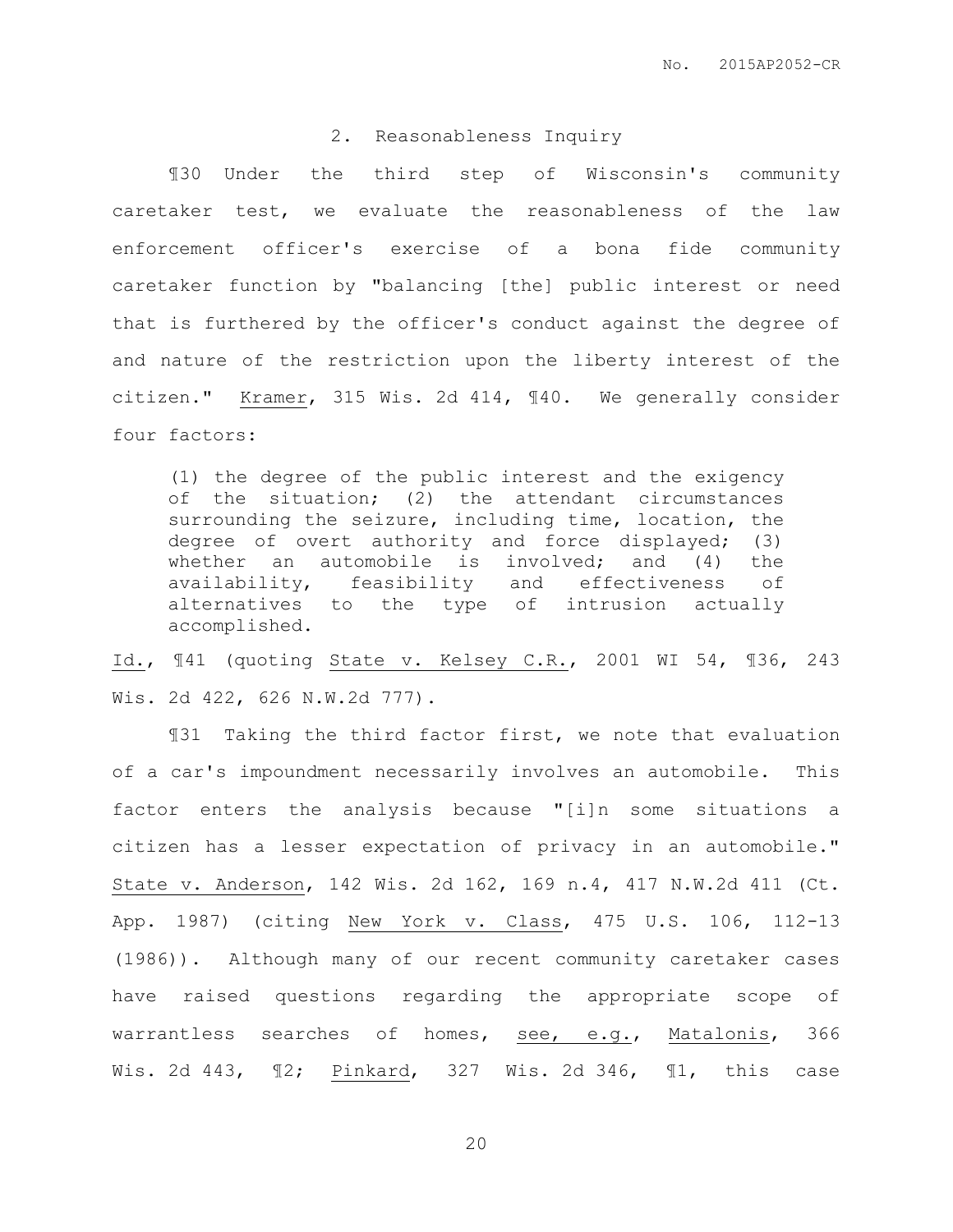involved Asboth's lesser privacy interest in his car. Therefore, law enforcement officers impounding a vehicle as community caretakers need not demonstrate the same extraordinary public interest necessary to justify a warrantless community caretaker entry into the home. See Pinkard, 327 Wis. 2d 346, ¶56 (observing that, as compared to an automobile, "one has a heightened privacy interest in preventing intrusions into one's home").

¶32 Turning to the public interest advanced by the impoundment, we circle back to the effect of Asboth's arrest on the storage facility's owner and customers: The public has a significant interest in law enforcement officers seizing from private property a vehicle that, if left unattended, would inconvenience the property's owner and users by impeding beneficial use of the property and creating a potential hazard— particularly when the officers are in lawful custody of the car. See Brown, 787 F.2d 929, 932-33. One of this court's decisions approving limited warrantless home entry by officers performing a community caretaker function specifically contemplates the possibility of officers acting for the similar purpose of abating a nuisance. See Pinkard, 327 Wis. 2d 346, ¶20 n.6 (quoting with approval United States v. Rohrig, 98 F.3d 1506, 1522-23 (6th Cir. 1996), which held that "officers' 'failure to obtain a warrant [did] not render that entry unlawful' where officers entered defendant's home to 'abat[e] an ongoing nuisance by quelling loud and disruptive noise'" (alterations in original)). Although we reserve judgment on such a home-entry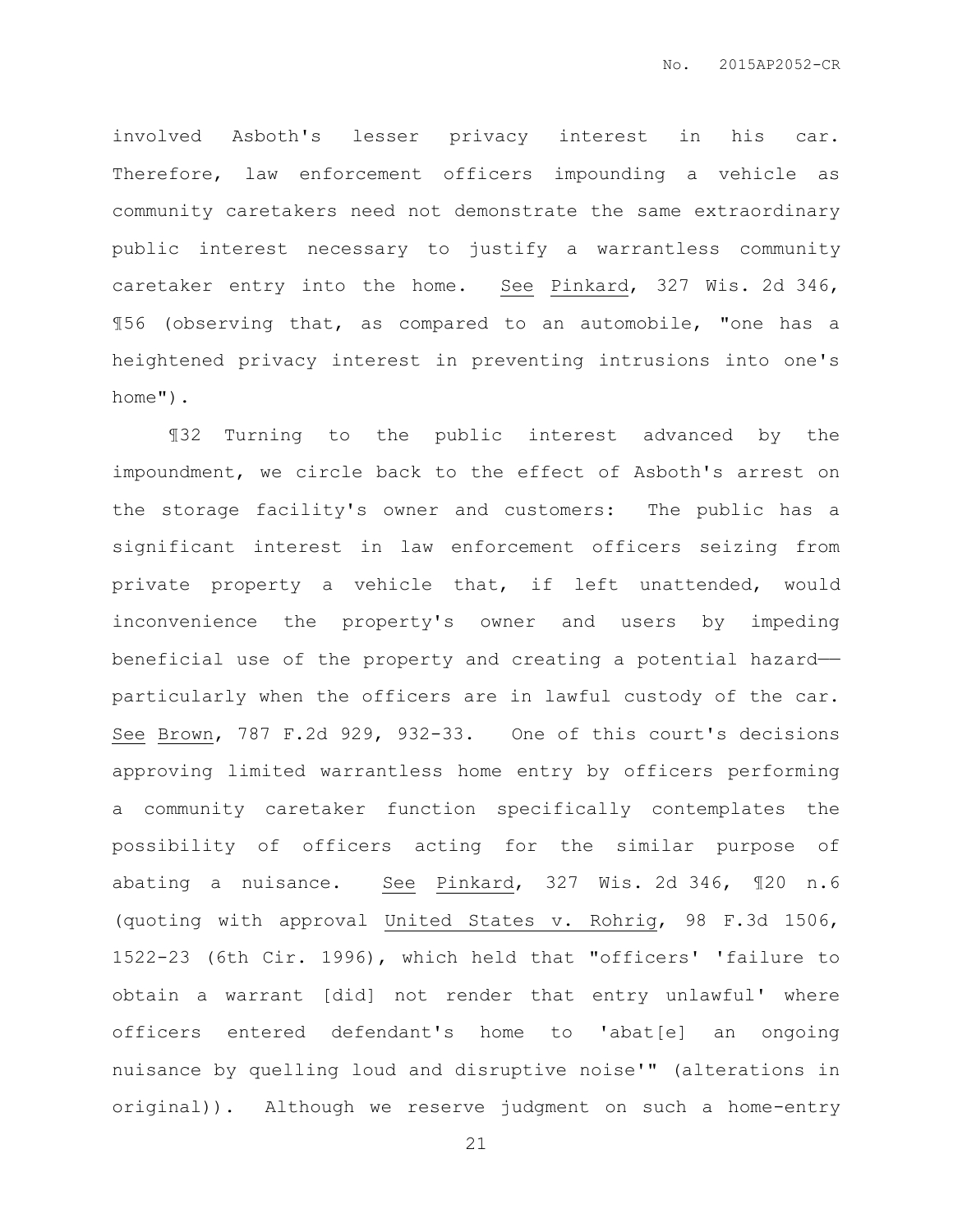question for a future case, we do not hesitate to recognize that, even in the absence of the exigencies that often accompany community caretaker actions, the law enforcement officers here served a legitimate public interest by impounding an unattended vehicle that inconvenienced a private business and its customers and created a hazard by obstructing vehicle traffic through the storage facility.

¶33 The circumstances surrounding the impoundment also reflect the seizure's reasonableness. If abandoned by the officers, the car would have intruded on private property owned by a third party who had nothing to do with the arrest. And because Asboth was already under arrest at the time of the impoundment, officers did not make an improperly coercive show of authority to effect the seizure. See Kramer, 315 Wis. 2d 414, 143. To the contrary, the seizure actually complied with the terms of both the Beaver Dam and the Dodge County procedures governing impoundments.<sup>7</sup> The Beaver Dam policy permitted officers to impound a vehicle held "in lawful custody," and the officers took possession of the car after lawfully arresting Asboth. Additionally, the policy permitted officers to decide against impoundment if a "reasonable alternative" existed, but there was no sensible alternative available here. Providing more targeted guidance, the Dodge

 $\overline{a}$ 

 $7$  Because we conclude that the seizure complied with both departments' impoundment procedures, we need not decide which procedures actually governed.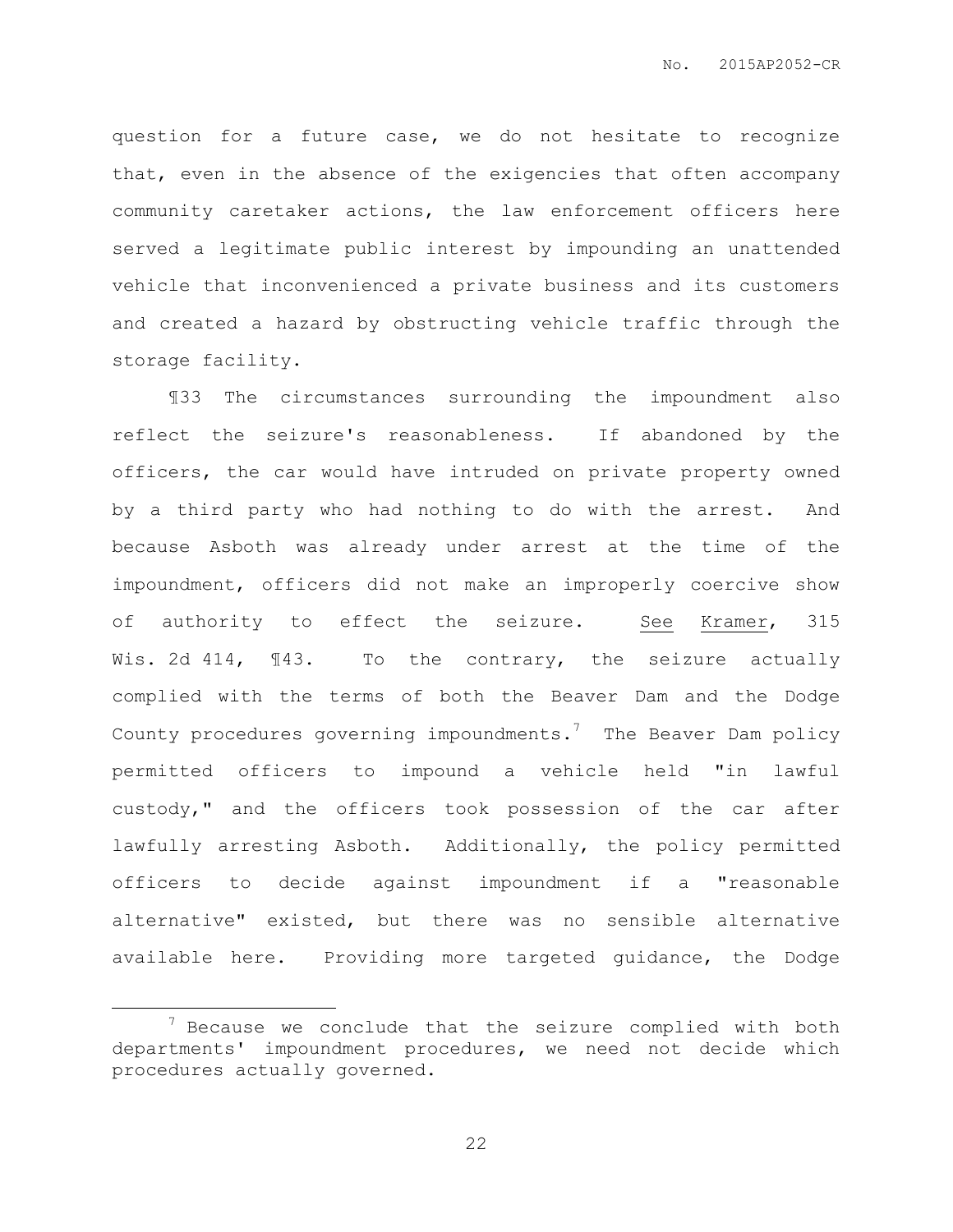County policy authorized deputies to tow a vehicle "[w]hen the driver of a vehicle has been taken into custody by a deputy, and the vehicle would thereby be left unattended." Again, officers lawfully arrested Asboth, and it was reasonable under the circumstances to infer that the person alone with the vehicle at the storage facility was its driver. The fact that the seizure did actually comply with the policies of the acting law enforcement agencies indicates that this impoundment was not an arbitrary decision but a reasonable exercise of discretion. See Smith, 522 F.3d at 312.

¶34 Notably, the fact that both policies actually cabined the officers' exercise of discretion also indicates that the officers acted reasonably when seizing Asboth's car. In Clark, the court of appeals disapproved of a policy permitting officers to tow a vehicle if "[the] vehicle is to be towed and the owner/driver is unable to authorize a tow." 265 Wis. 2d 557, ¶6. The court of appeals recognized that this policy was "wholly unhelpful" because it "offer[ed] no insight into why or when a vehicle may be seized," instead essentially "stat[ing] that 'a vehicle is to be towed for safekeeping when a vehicle is to be towed.'" Id., ¶15. Here, the Beaver Dam and Dodge County policies avoided such circular reasoning by limiting impoundment to situations where officers had custody of, respectively, the vehicle itself or its driver. Rather than allowing officers to impound a vehicle at will any time the vehicle's driver was unavailable, as the policy in Clark authorized, both policies in this case permitted impoundment only as a natural consequence of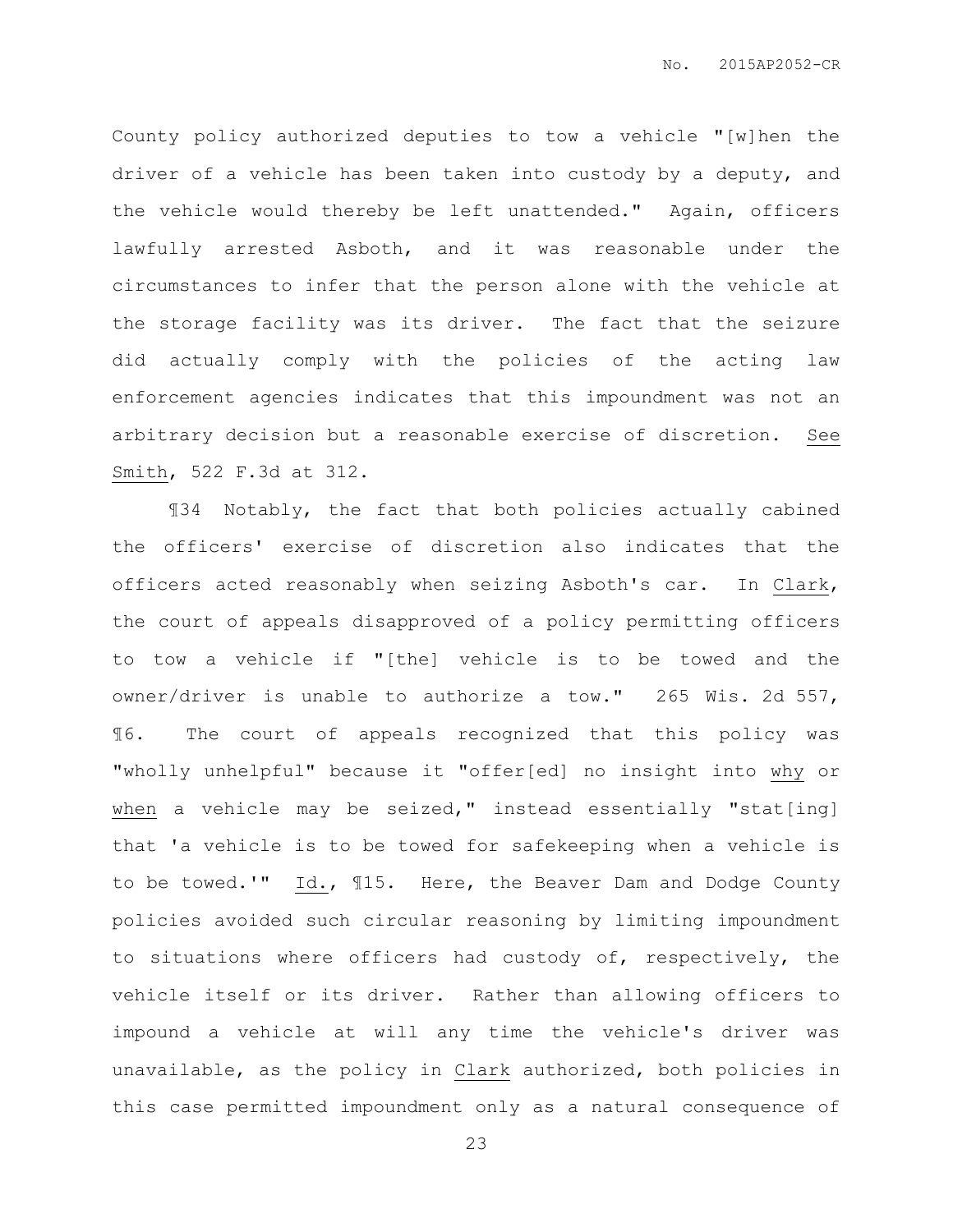law enforcement action that would otherwise result in the vehicle's abandonment.

¶35 Finally, the lack of realistic alternatives to impoundment further reinforces the reasonableness of the seizure. Asboth was alone at the storage facility, so he did not have a companion who could immediately take possession of the car. Admittedly, the officers did not offer Asboth the opportunity to make arrangements for moving his car after his arrest, but nothing required them to do so. See United States v. Arrocha, 713 F.3d 1159, 1164 (8th Cir. 2013) ("Nothing in the Fourth Amendment requires a police department to allow an arrested person to arrange for another person to pick up his car to avoid impoundment and inventory." (quoting United States v. Agofsky, 20 F.3d 866, 873 (8th Cir. 1994), which cited Bertine, 479 U.S. at 372)); see also Rodriguez-Morales, 929 F.2d at 786. In fact, given the uncertainty arising from the fact that Asboth was not the car's registered owner, taking possession of the car to investigate its ownership may have been more reasonable than outright returning the car to Asboth. $8$ 

 $\overline{a}$ 

 $8$  The clear absence of feasible alternatives to impounding Asboth's car further distinguishes this case from State v. Clark, 2003 WI App 121, 265 Wis. 2d 557, 666 N.W.2d 112, in which the court of appeals also held that the public interest in towing an unlocked vehicle from the Milwaukee streets did not outweigh the intrusion into the owner's privacy. Id., ¶27. An officer investigating shots fired in the area ordered the legally parked but unlocked vehicle towed "to ensure that the vehicle itself and any property inside the vehicle would not be stolen." Id., ¶23. The court of appeals held that the community caretaker exception did not apply because the officer could have "(1) locked the vehicle and walked away; [or] (2) (continued)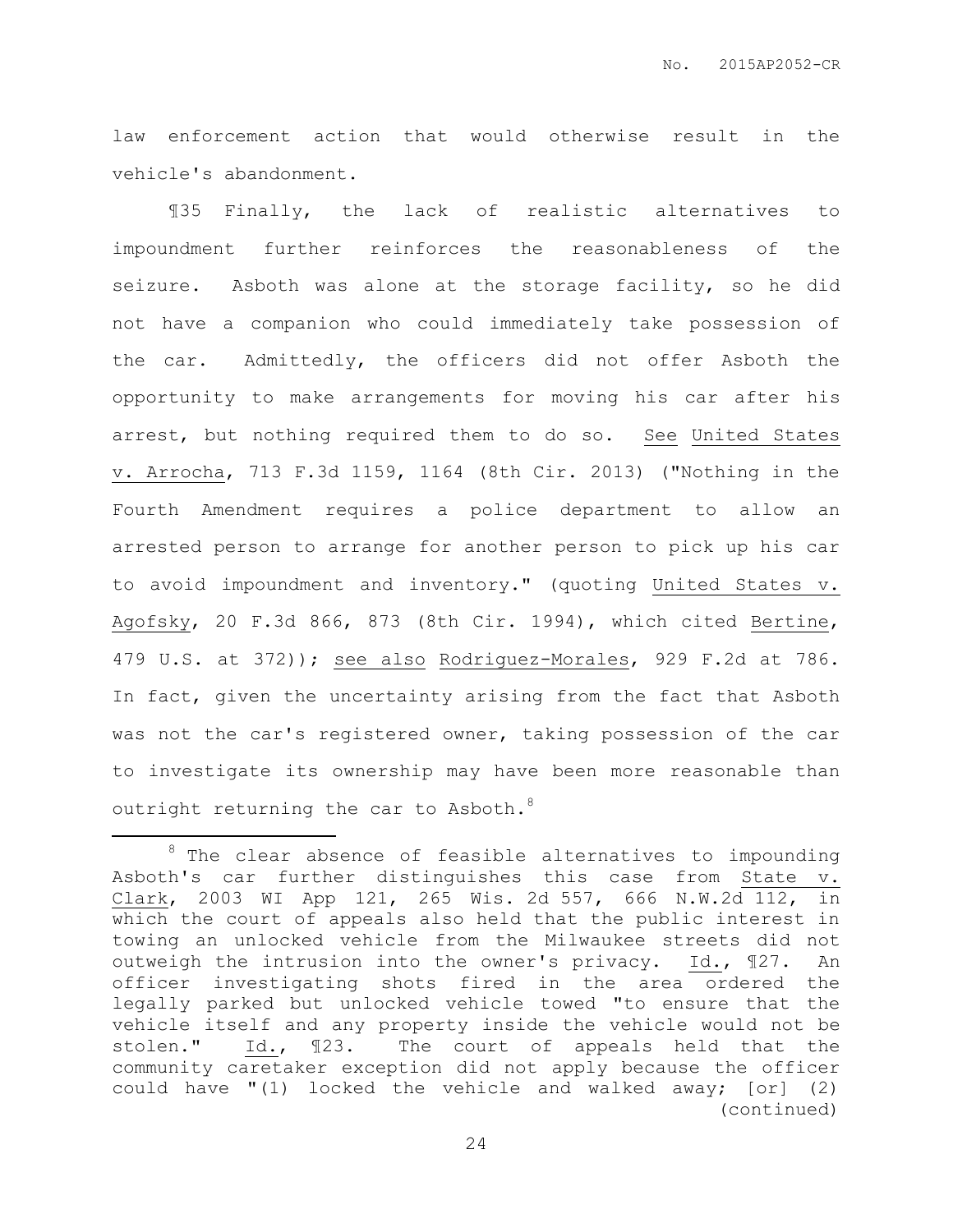¶36 Considering all of these factors together, we conclude that law enforcement's removal of an unattended car that would otherwise create a potential hazard while also inconveniencing owners and users of private property<sup>9</sup> outweighed Asboth's lesser privacy interest in that car. Because the officers advanced that public interest in pursuit of a bona fide community caretaker function, we hold that the warrantless seizure of Asboth's car after his arrest was constitutionally reasonable under the Fourth Amendment.

## IV. CONCLUSION

¶37 "The touchstone of the Fourth Amendment is reasonableness." State v. Tullberg, 2014 WI 134, ¶29, 359 Wis. 2d 421, 857 N.W.2d 120 (quoting Florida v. Jimeno, 500 U.S. 248, 250 (1991)). Applying Wisconsin's test for the community caretaker exception to the Fourth Amendment's warrant requirement, we conclude that law enforcement officers acted

attempted to contact the owners of the vehicle in light of his belief that the vehicle or its contents may be stolen." Id., ¶27.

 $\overline{a}$ 

<sup>9</sup> The array of factors demonstrating the reasonableness of the officers' decision to impound Asboth's car defeats any argument that this opinion delineates a per se rule "justify[ing] the seizure of every vehicle after its driver has been arrested." Dissent, ¶76. As with any warrantless community caretaker search or seizure, law enforcement officers acting as bona fide community caretakers may impound an arrested person's vehicle without a warrant only if the facts establish a countervailing public interest in conducting the seizure that outweighs any infringement on the arrested person's liberty interest.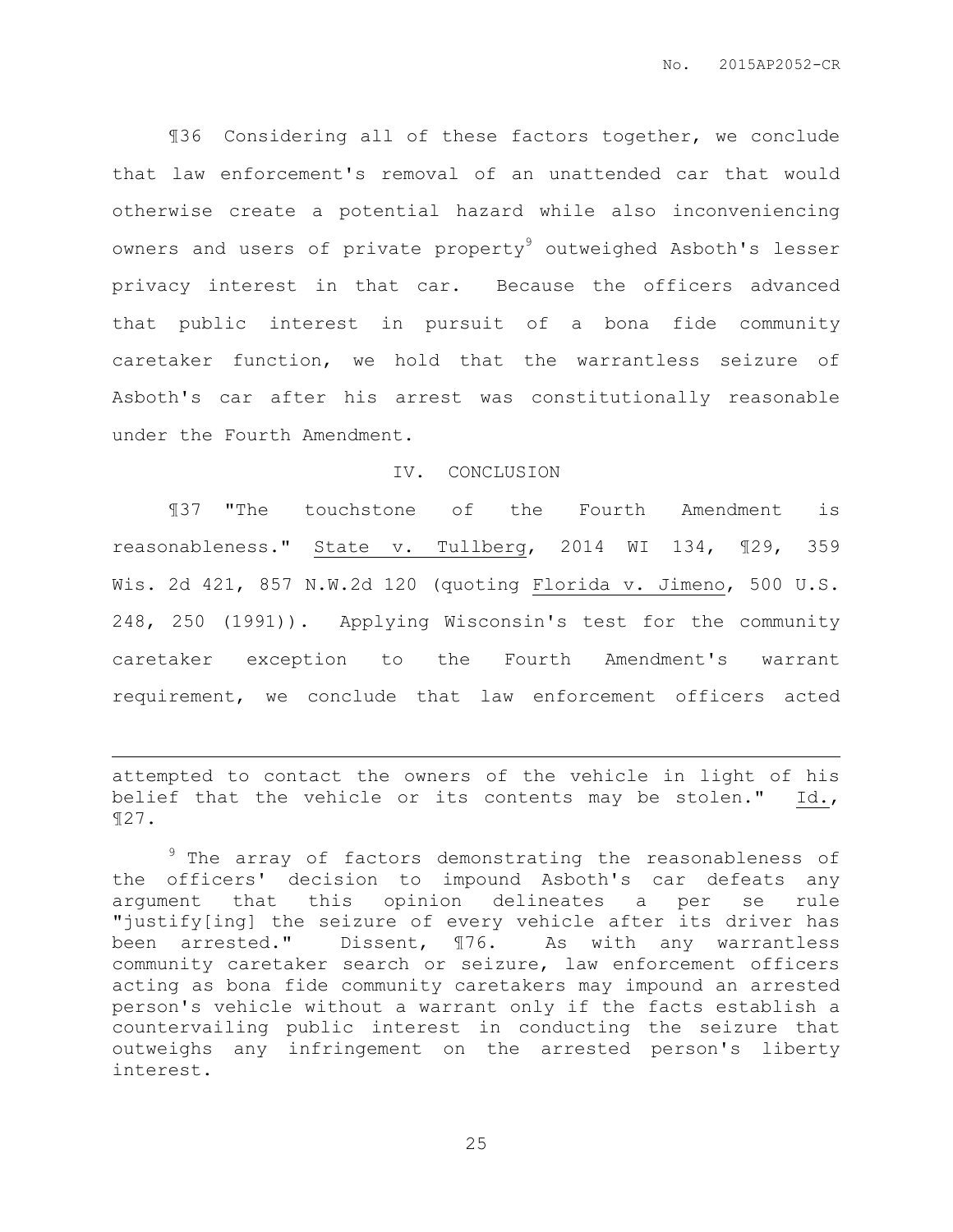reasonably when seizing Asboth's vehicle for impoundment. Although we conclude that the officers here complied with both relevant departmental impoundment policies, we also hold that Bertine does not mandate such adherence to satisfy the Fourth Amendment's reasonableness standard. Accordingly, we affirm the decision of the court of appeals.

*By the Court.*——The decision of the court of appeals is affirmed.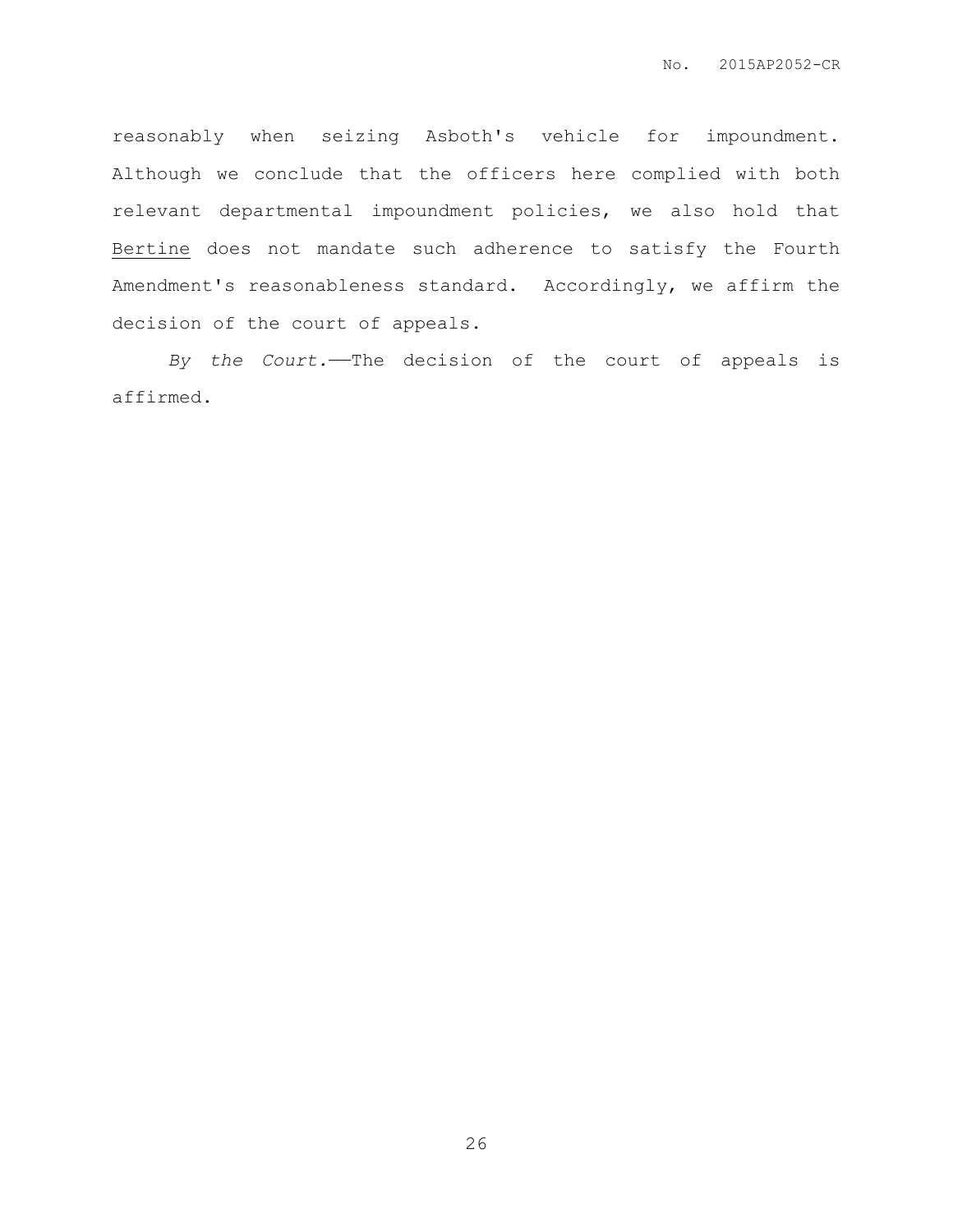¶38 ANN WALSH BRADLEY, J. *(dissenting).* The majority bucks the nationwide trend when it determines that the Fourth Amendment to the United States Constitution does not require that police follow standardized procedures during a community caretaker impoundment. Adopting the minority rule followed by three federal circuits, it reasons that standardized procedures are unnecessary because police discretion is sufficiently limited by the requirement that impoundments be based on a reasonable community caretaker concern.

¶39 Compounding its misdirection, the majority further errs by expanding an already bloated community caretaker exception to the Fourth Amendment's warrant requirement. It appears that yet again this court's "expansive conception of community caretaking transforms [it] from a narrow exception into a powerful investigatory tool." State v. Matalonis, 2016 WI 7, ¶106, 366 Wis. 2d 443, 875 N.W.2d 567 (Prosser, J., dissenting).

¶40 Contrary to the majority, I would follow the national trend as illustrated by the well-reasoned approach of the Tenth Circuit in U.S. v. Sanders, 796 F.3d 1241 (2015). It determined that "impoundment of a vehicle located on private property that is neither obstructing traffic nor creating an imminent threat to public safety is constitutional only if justified by both a standardized policy and a reasonable, non-pretextual communitycaretaking rationale." Sanders, 796 F.3d at 1248.

¶41 Applying the Sanders test, I conclude that the warrantless impoundment of Asboth's vehicle violated his Fourth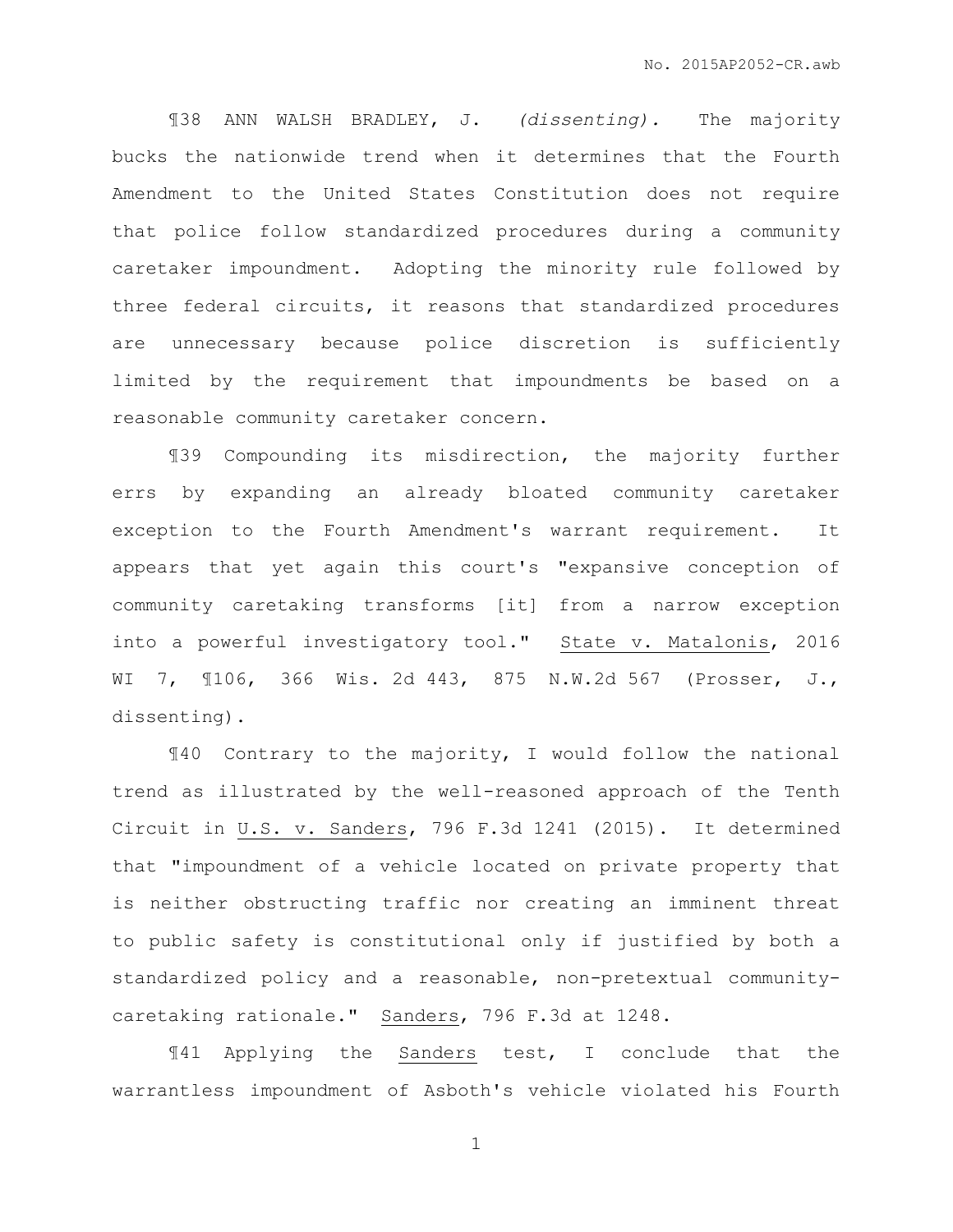Amendment rights. His vehicle neither obstructed traffic nor created an imminent threat to public safety. Additionally, the standardized policies here fail to place any meaningful limits on police discretion and the asserted rationale for the community caretaker impoundment is unreasonable.

¶42 Accordingly, I respectfully dissent.

I

¶43 The Fourth Amendment to the United States Constitution provides that "[t]he right of the people to be secure in their persons, houses, papers, and effects, against unreasonable searches and seizures, shall not be violated, and no Warrants shall issue, but upon probable cause. . . . " Community caretaker impoundments are an exception to the Fourth Amendment's warrant requirement. State v. Pinkard, 2010 WI 81, ¶14, 327 Wis. 2d 346, 785 N.W.2d 592. Given the importance of the privacy interests involved, this exception should be narrowly construed. See Arizona v. Gant, 556 U.S. 332, 345 (2009) (instructing that a motorist's privacy interest in his vehicle is "important and deserving of constitutional protection.").

¶44 In Gant, the United States Supreme Court expanded motorists' privacy rights when it narrowed its prior decision in New York v. Belton, 453 U.S. 454 (1981). Belton had previously been read so broadly as to authorize a vehicle search incident to every arrest of any occupant of a vehicle. See Gant, 556 U.S. at 343.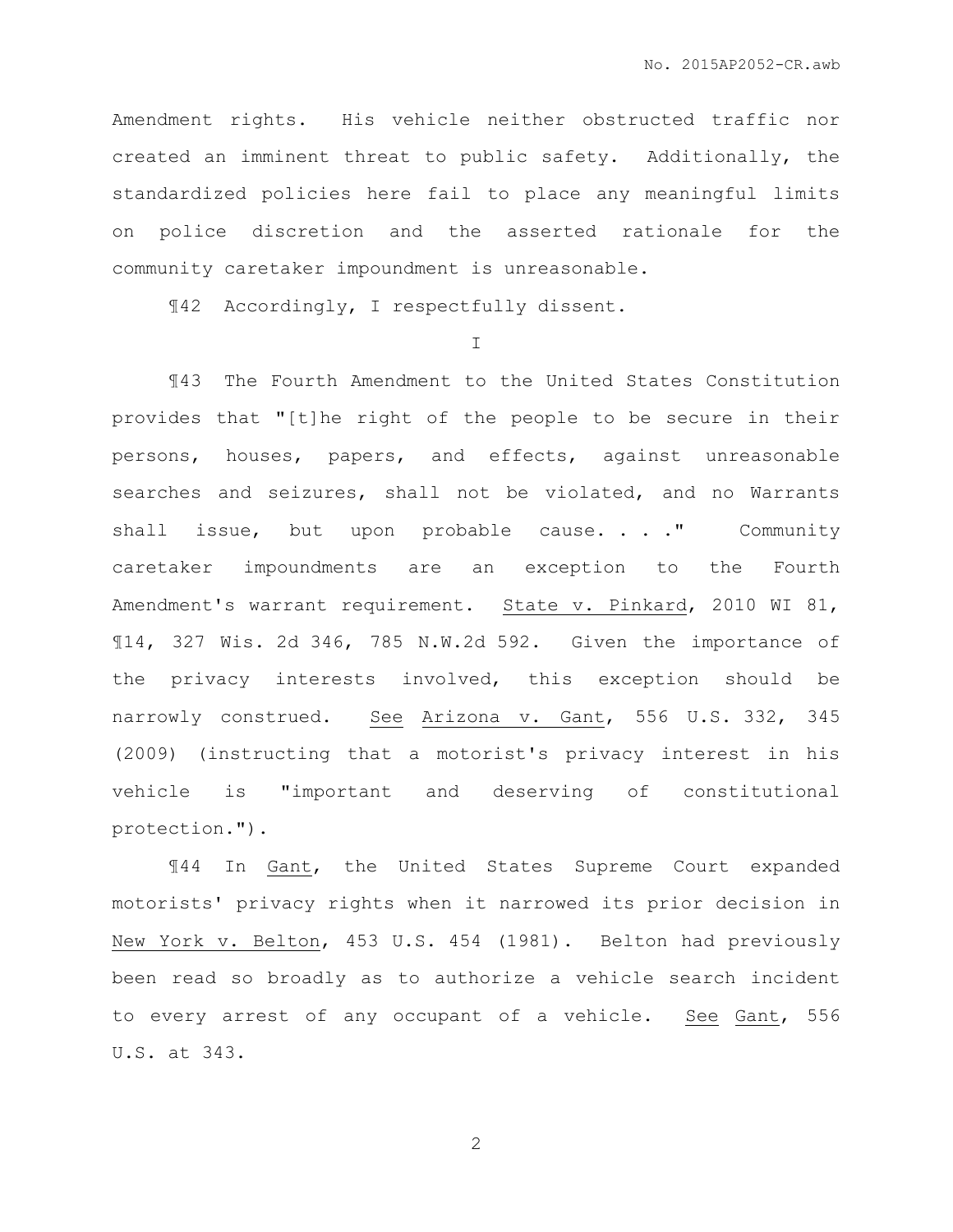¶45 The Gant court explained that "[c]onstruing Belton broadly to allow vehicle searches incident to any arrest would serve no purpose except to provide a police entitlement, and it is anathema to the Fourth Amendment to permit a warrantless search on that basis." Id. at 347. Accordingly, Gant limited searches incident to arrest to two circumstances: either when the arrestee is unsecured and within reaching distance of the passenger compartment at the time of the search or when it is reasonable to believe that evidence relevant to the crime of arrest might be found in the vehicle. Id. at 343.

¶46 In order to address the same concerns in the context of vehicle impoundments, the national trend has been to adopt a two-part test that resembles Gant's narrowing of Belton. This test, like the test adopted in Gant, prioritizes motorists' privacy rights over deference to police discretion. It limits police discretion regarding impoundments by requiring both a standardized policy governing impoundment and a "reasonable, non-pretextual community-caretaking rationale." Sanders, 796 F.3d at 1248.

¶47 The question of whether a community caretaker impoundment of a vehicle must be governed by a standardized policy is an issue of first impression in Wisconsin. However, the United States Supreme Court has instructed that the exercise of police discretion must be "exercised according to standard criteria and on the basis of something other than suspicion of evidence of criminal activity." Colorado v. Bertine, 479 U.S. 367, 375 (1987).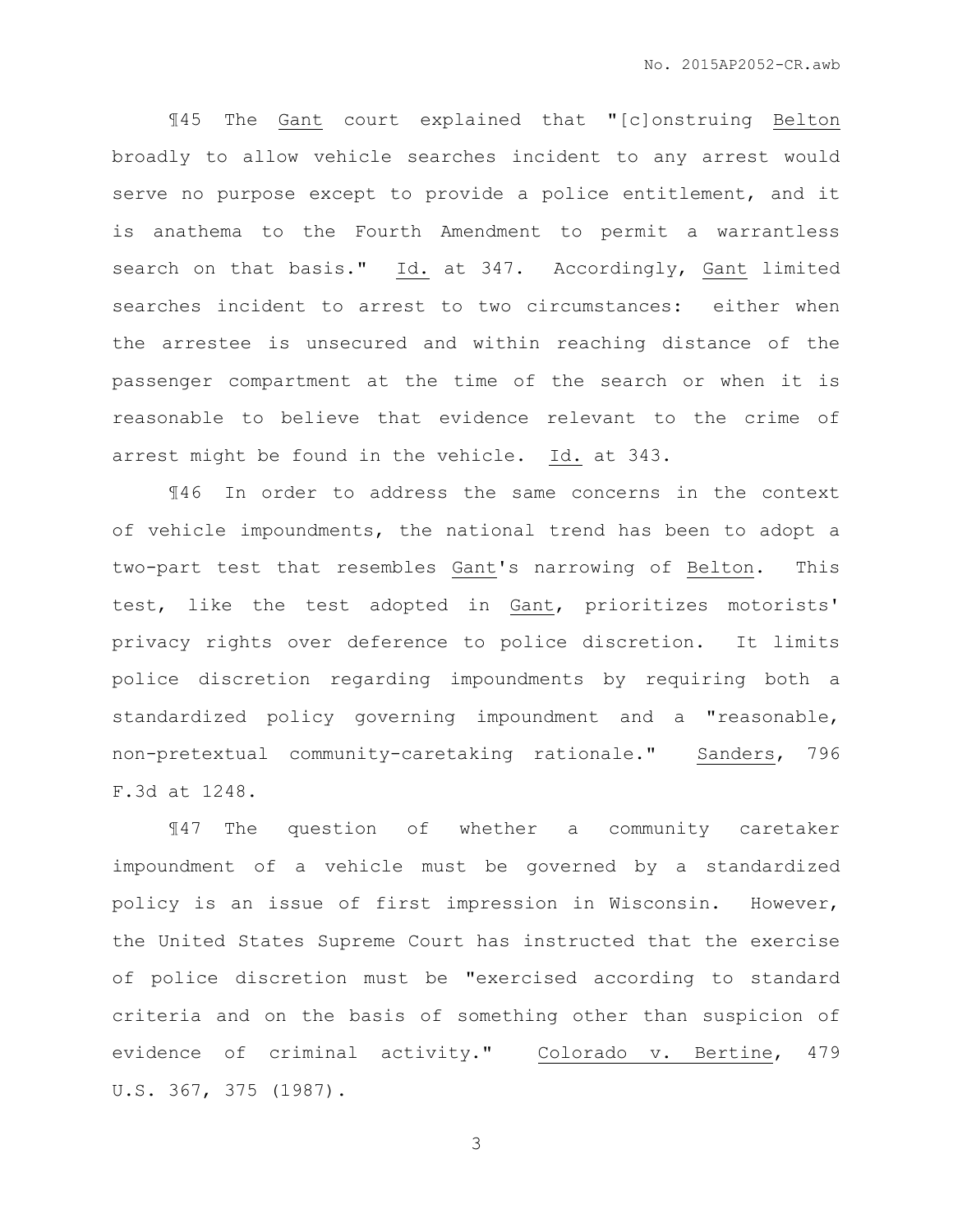¶48 A majority of federal and state appellate courts that have addressed this issue have concluded that a warrantless community caretaker impoundment is constitutional only if there exists standardized criteria limiting police discretion. See, e.g., United States v. Sanders, 796 F.3d 1241, 1248 (10th Cir. 2015); United States v. Proctor, 489 F.3d 1348, 1353-54 (D.C. Cir. 2007); Miranda v. City of Cornelius, 429 F.3d 858, 866 (9th Cir. 2005); United State v. Petty, 367 F.3d 1009, 2012 (8th Cir. 2004); United States v. Duguay, 93 F.3d 346, 351 (7th Cir. 1996); Patty v. State, 768 So. 2d 1126, 1127 (Fla. Dist. Ct. App. 2000); State v. Weaver, 900 P.2d 196, 199 (Idaho 1995); People v. Ferris, 9 N.E.3d 1126, 1137 (Ill. Ct. App. 2014); Fair v. State, 627 N.E.2d 427, 433 (Ind. 1993); State v. Huisman, 544 N.W.2d 433, 437 (Iowa 1996); Com. v. Oliveira, 47 N.E.3d 395, 398 (Mass. 2016); State v. Robb, 605 N.W.2d 96, 104 (Minn. 2000); State v. Milliorn, 794 S.W.2d 181, 186 (Mo. 1990); State v. Filkin, 494 N.W.2d 544, 549 (Neb. 1993); People v. O'Connell, 188 A.D.2d 902, 903 (N.Y. App. Div. 1992); State v. O'Neill, 29 N.E.3d 365, 374 (Ohio Ct. App. 2015); McGaughey v. State, 37 P.3d 130, 142–43 (Okla. Crim. App. 2001).

¶49 Yet, the majority follows the minority view of three federal circuits, determining that in cases involving warrantless community caretaker impoundments that standardized policies are not necessary. United States v. McKinnon, 681 F.3d 203, 208 (5th Cir. 2012); United States v. Smith, 522 F.3d 305, 312 (3d Cir. 2008); United States v. Coccia, 446 F.3d 233, 238 (1st Cir. 2006). It reasons that standardized procedures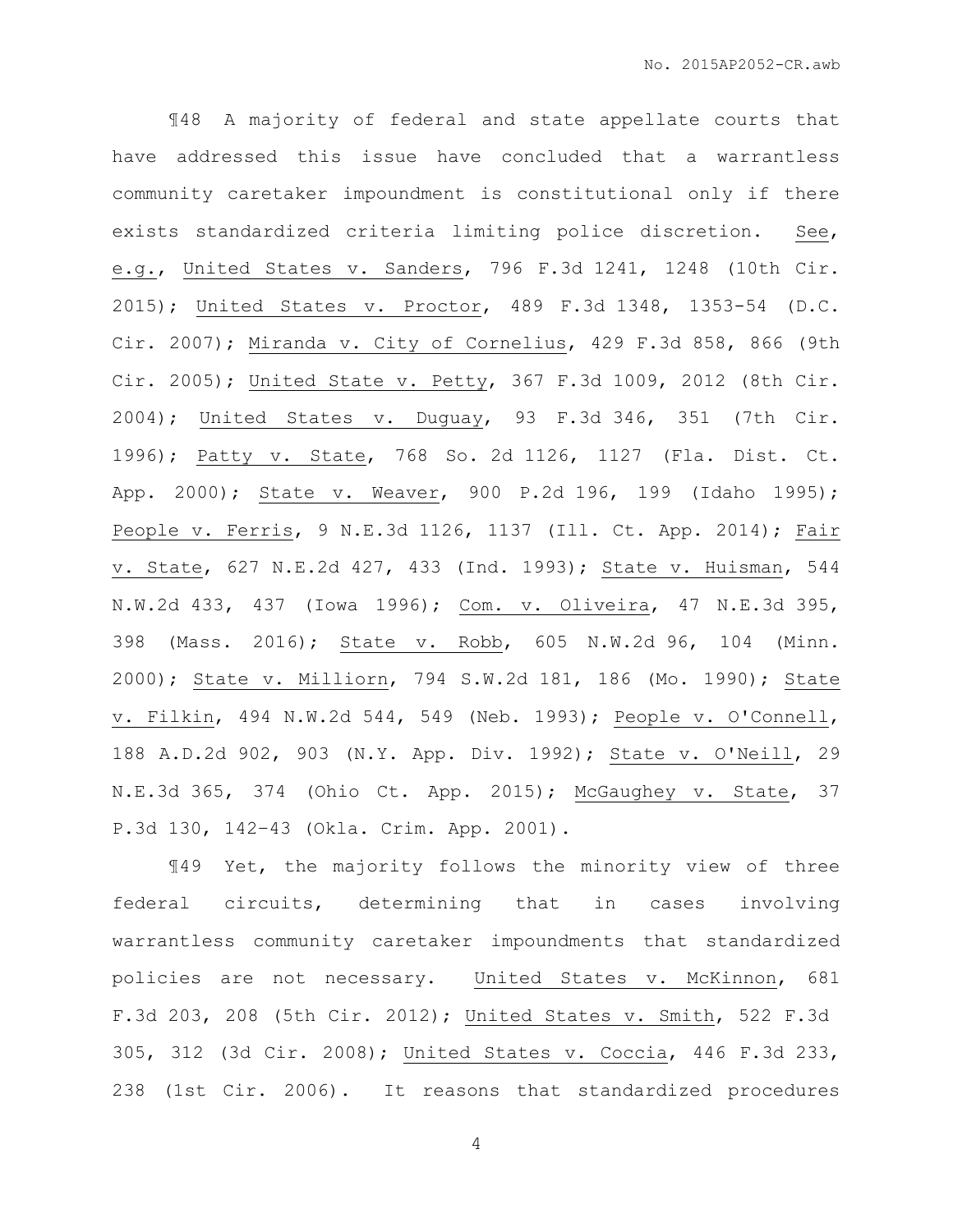are unnecessary because police discretion is sufficiently limited by the requirement that impoundments be based on a reasonable community caretaker concern.

¶50 According to the majority, "the fundamental question is the reasonableness of the seizure." Majority op., ¶27. It contends that the absence of standard criteria does not "imbue law enforcement officers with 'uncontrolled' discretion to impound vehicles at will as a pretext for conducting investigatory searches." Majority op., ¶28. However, as set forth in more detail below, that is exactly what happened here.

¶51 The Tenth Circuit's decision in Sanders is illustrative of the national trend. In Sanders, for "reasons not articulated in any policy, [police] impounded a vehicle lawfully parked in a private lot after arresting its driver as she exited a store." Id. at 1242. The police made "no meaningful attempt to allow the driver, her companion, or the owner of the parking lot to make alternative arrangements." Id.

¶52 Sanders acknowledged that "[t]he authority of police to seize and remove from the streets vehicles impeding traffic or threatening public safety and convenience is beyond challenge." Id. at 1244 (quoting South Dakota v. Opperman, 428 U.S. 364, 368-69 (1976)). It further explained that Opperman and Bertine establish "two different, but not inconsistent, rules regarding when impoundments are constitutional." Id. at 1245. Opperman establishes that warrantless impoundments required by the community caretaking functions of protecting public safety and promoting the efficient movement of traffic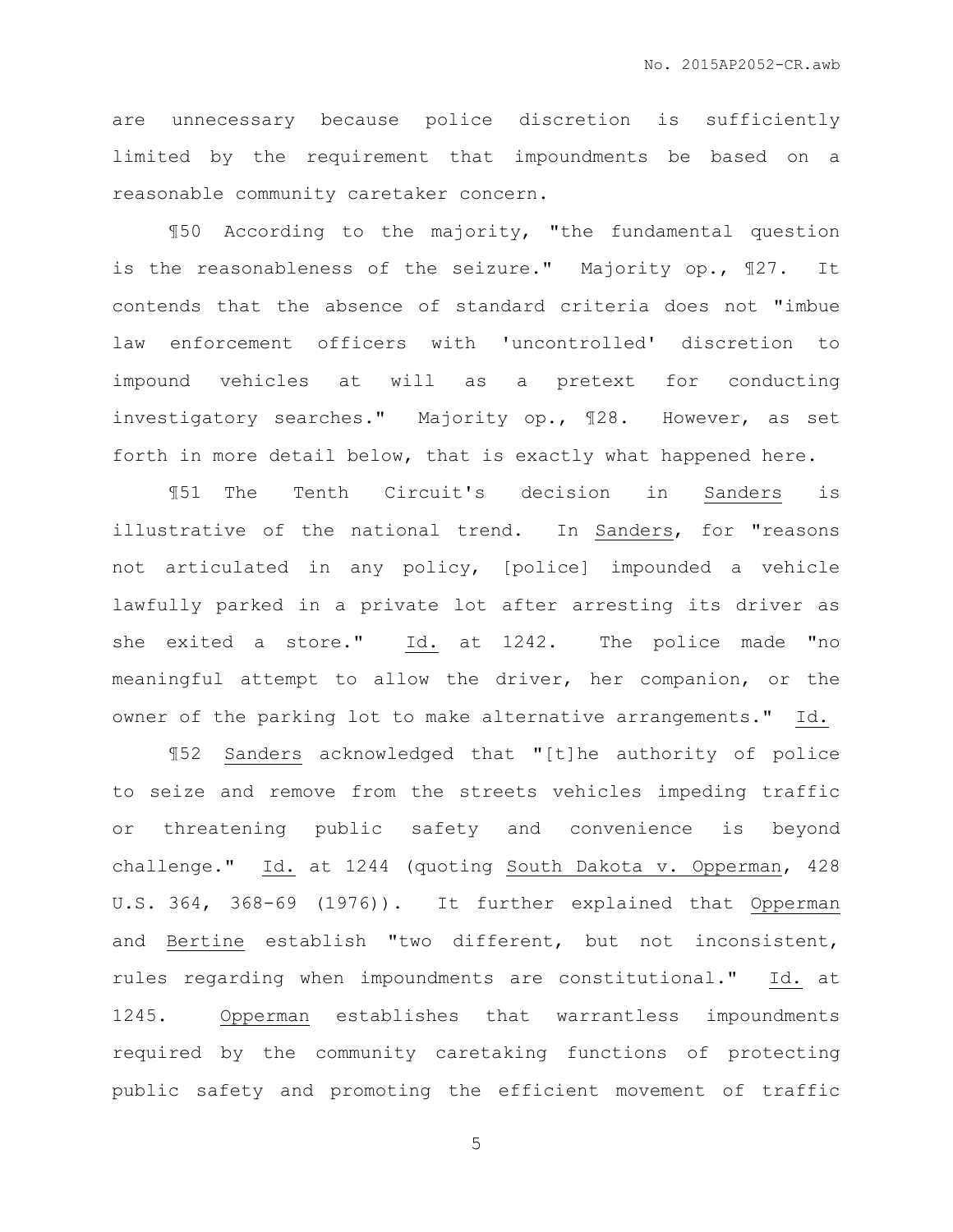are constitutional. Id. Bertine establishes that warrantless impoundments are unconstitutional if justified by either a "pretext for a criminal investigation or not exercised according to standardized criteria" that limits police discretion. Id.

¶53 After surveying United States Supreme Court and federal circuit precedent, Sanders concluded that "impoundment of a vehicle located on private property that is neither obstructing traffic nor creating an imminent threat to public safety is constitutional only if justified by both a standardized policy and a reasonable, non-pretextual communitycaretaking rationale." Id. at 1248.

¶54 Deviating from the nationwide trend, the majority limits motorists' privacy rights. Contrary to the majority, I would follow the national trend protecting motorists' privacy rights under the Fourth Amendment and require both a standardized policy that limits police discretion and a reasonable community caretaker rationale.

A

¶55 Applying the test set forth above, I turn to the question of whether the policies in this case sufficiently limited officer discretion to impound vehicles from private  $lots$ .<sup>1</sup>

 $\overline{a}$ 

 $1$  The parties disagree regarding which policy governed the impoundment, but as set forth below, this issue is not dispositive to my analysis because neither policy sufficiently limits police discretion.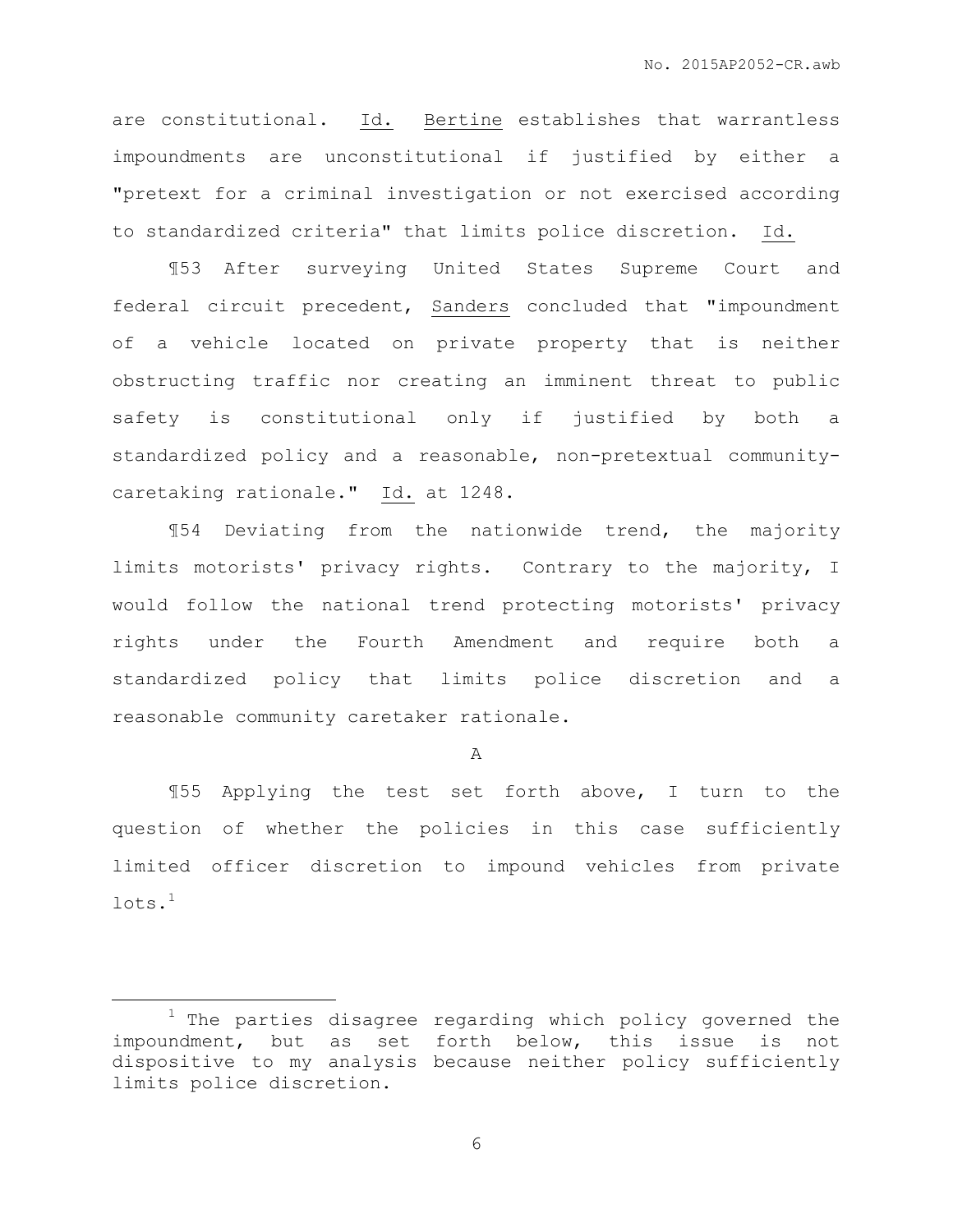¶56 The Beaver Dam Police Department policy provides no limitations. In essence, it states that any officer having a vehicle in lawful custody may impound that vehicle:

Any officer having a vehicle in lawful custody may impound said vehicle. The officer will have the option not to impound said vehicle when there is a reasonable alternative; however, the existence of an alternative does not preclude the officer's authority to impound.

¶57 Likewise, the Dodge County Sheriff's Department policy governing impoundment provides that deputies are authorized to tow when "the driver . . . has been taken into custody by a deputy, and the vehicle would thereby be left unattended." Additionally, it states that unless otherwise indicated, "the deputy always has the discretion to leave the vehicle at the scene and advise the owner to make proper arrangements for removal."<sup>2</sup>

 $\overline{a}$ 

When any vehicle has been left unattended upon a street or highway and is parked illegally in such a way as to constitute a definite hazard or obstruction to the normal movement of traffic;

. . .

. . .

 $2$  The sheriff's department policy states in relevant part:

Deputies of the Dodge County Sheriff's Department are authorized to arrange for towing of motor vehicles under the following circumstances:

When the driver of a vehicle has been taken into custody by a deputy, and the vehicle would thereby be left unattended;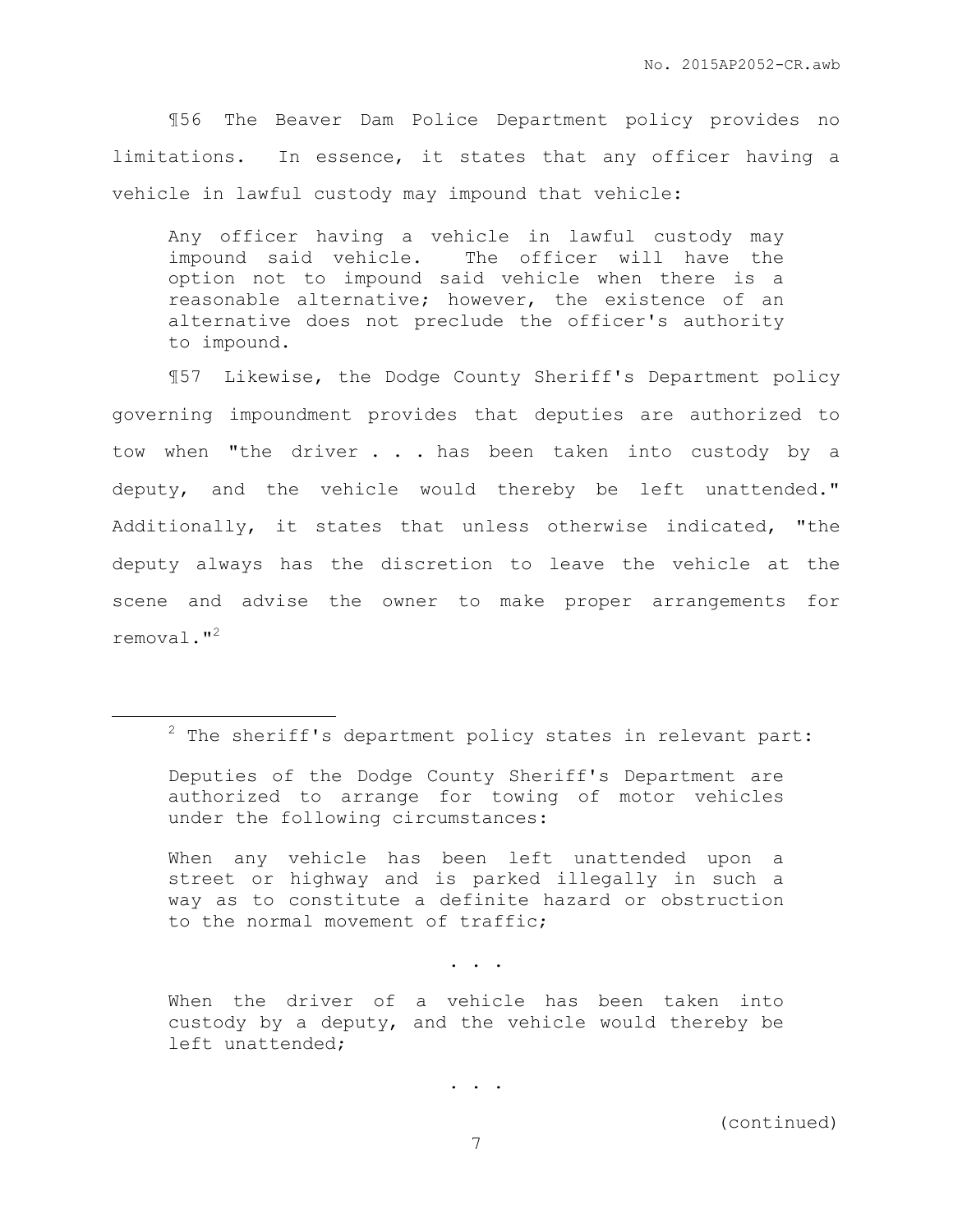¶58 Having determined that standardized policies are not constitutionally required, the majority nevertheless considers the policies in the context of whether the seizure was reasonable.

¶59 According to the majority, both policies cabined the officers' discretion because they limit impoundment "to situations where officers had custody of, respectively, the vehicle itself or its driver." Majority op., ¶34. After concluding that the standardized policies in this case are sufficient, the majority determines that "[t]he fact that the seizure did actually comply with the policies of the acting law enforcement agencies indicates that this impoundment was not an arbitrary decision but a reasonable exercise of discretion." Majority op., ¶33.

¶60 The majority errs because neither policy limits police discretion. First, it is unclear how the Beaver Dam policy, which allows impoundments whenever officers have custody of a vehicle, provides any limitation at all. How can the police impound a vehicle without having custody of it? The policy's directive is circular.

When removal is necessary in the interest of public safety because of fire, flood, storm, snow or other emergency reasons;

. . .

 $\overline{a}$ 

Unless otherwise indicated, the deputy always has the discretion to leave the vehicle at the scene and advise the owner to make proper arrangement for removal.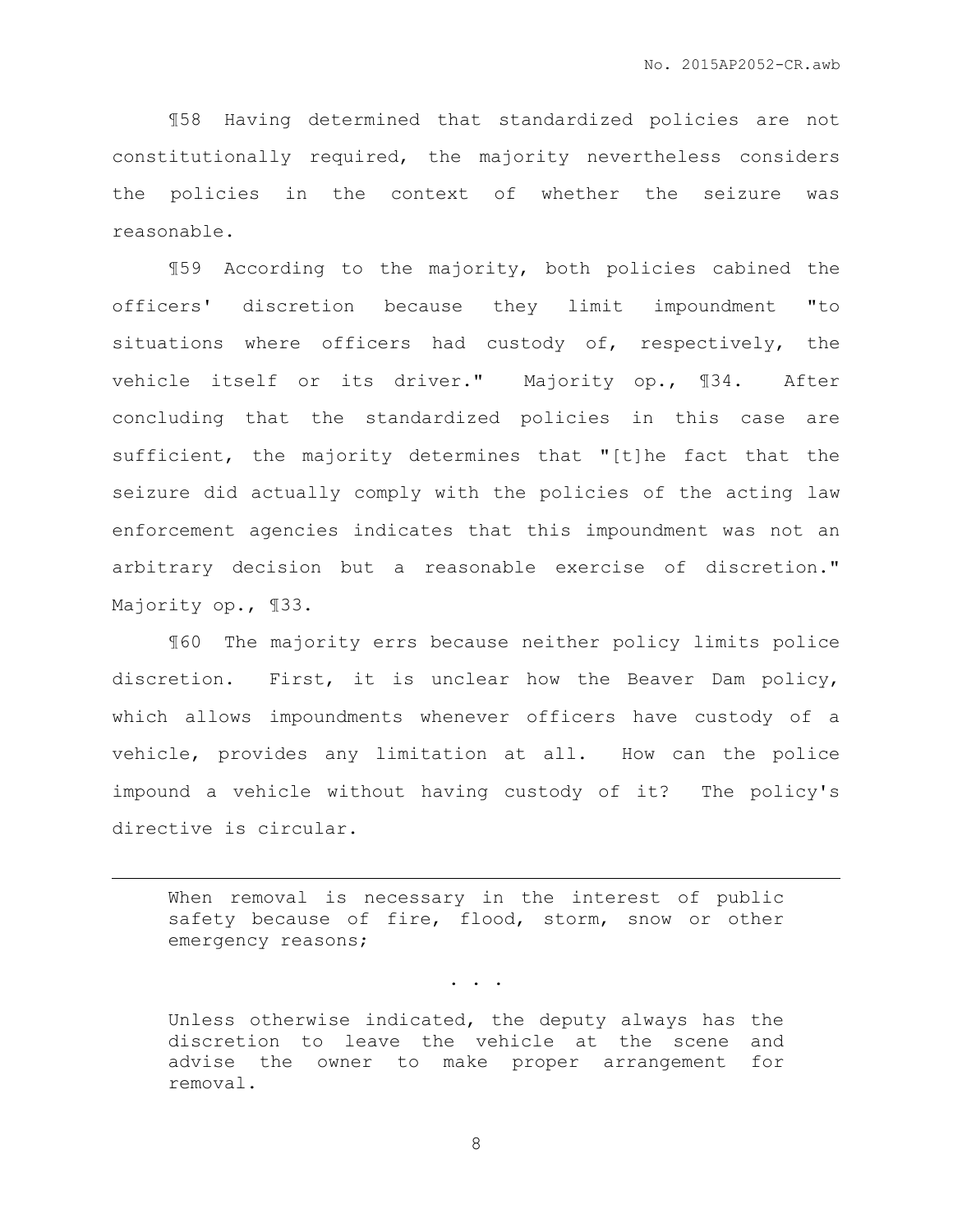¶61 Second, the majority errs because the Dodge County policy limits police discretion only when a driver is not in custody. The Fourth Amendment's protections against warrantless seizures of property continue to apply after a driver has been arrested. Indeed, the question of whether standardized procedures are required has arisen in such seminal cases as Bertine only after the defendant has been arrested. See, e.g., Bertine, 479 U.S. at 368-369.

¶62 The majority misses the point because the question in this case is whether the policies limit police discretion in determining whether to impound a vehicle after a defendant has been arrested. Both policies give the police unfettered discretion to impound a vehicle when a driver such as Asboth has been arrested.

¶63 The purpose of standardized criteria is to establish why or when a vehicle may be taken into custody, but here neither policy offers any guidance on this question. In State v. Clark, the court of appeals addressed the Milwaukee Police Department towing policy, explaining that when a policy offers no insight into why or when a vehicle may be seized, it is "wholly unhelpful." 2003 WI App 121, ¶15, 265 Wis. 2d 557, 666 N.W.2d 112.

¶64 Neither policy limits officer discretion "in deciding whether to impound a vehicle, leave it at the scene, or allow the arrestee to have it privately towed." Sanders, 796 F.3d at 1250. In contrast, the policy in Bertine "related to the feasibility and appropriateness of parking and locking a vehicle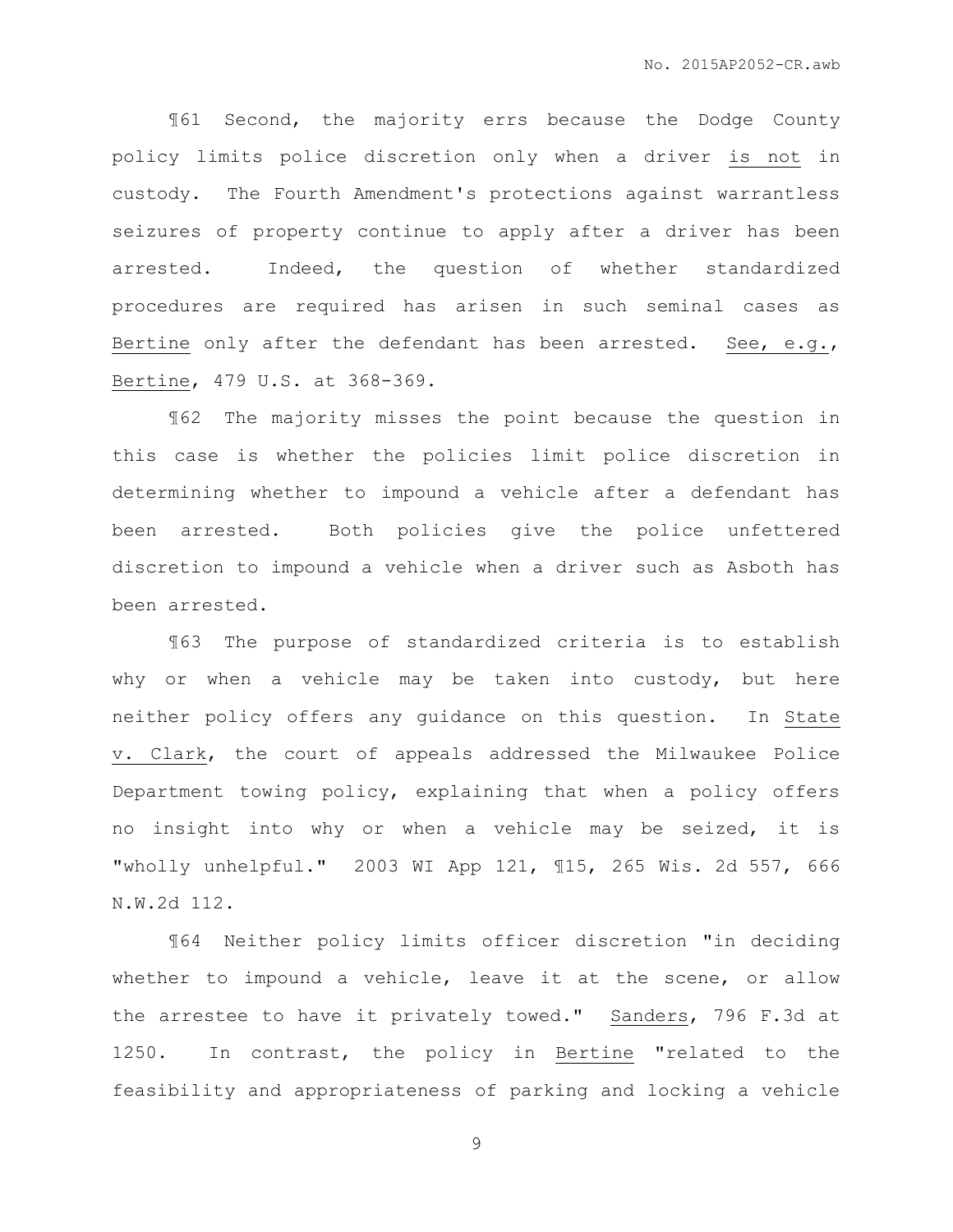rather than impounding it." Bertine, 479 U.S. at 378. No such detail governs officer discretion here.

¶65 Accordingly, the policies in this case, as in Sanders, "insufficiently limited officer discretion to impound vehicles from private lots." Sanders, 796 F.3d at 1250.

B

¶66 Having determined that the impoundment was not done in accordance with constitutionally sufficient standardized policies, I could end my analysis here because a community caretaker impoundment is unconstitutional without standardized procures that limit police discretion. The majority, however, concludes that the police reasonably effected a community caretaker impoundment of Asboth's car. Majority op., ¶1. Accordingly, I turn now to the question of whether the police conduct in this case was a valid exercise of the community caretaker authority.

¶67 The majority concludes that there are a number of "objective justifications for the impoundment" that establish the police had a bona fide community caretaker purpose. Majority op., ¶21. Initially, it contends that if left unattended, Asboth's car would have "inconvenienced a private property owner and customers at the storage facility by impeding the beneficial use of the property." Majority op., ¶18. Yet, the hearing testimony demonstrates that it was possible to "drive around" Asboth's vehicle, contradicting this rationale. Beneficial use of the property was not impeded because Asboth's vehicle was not blocking traffic through the storage facility.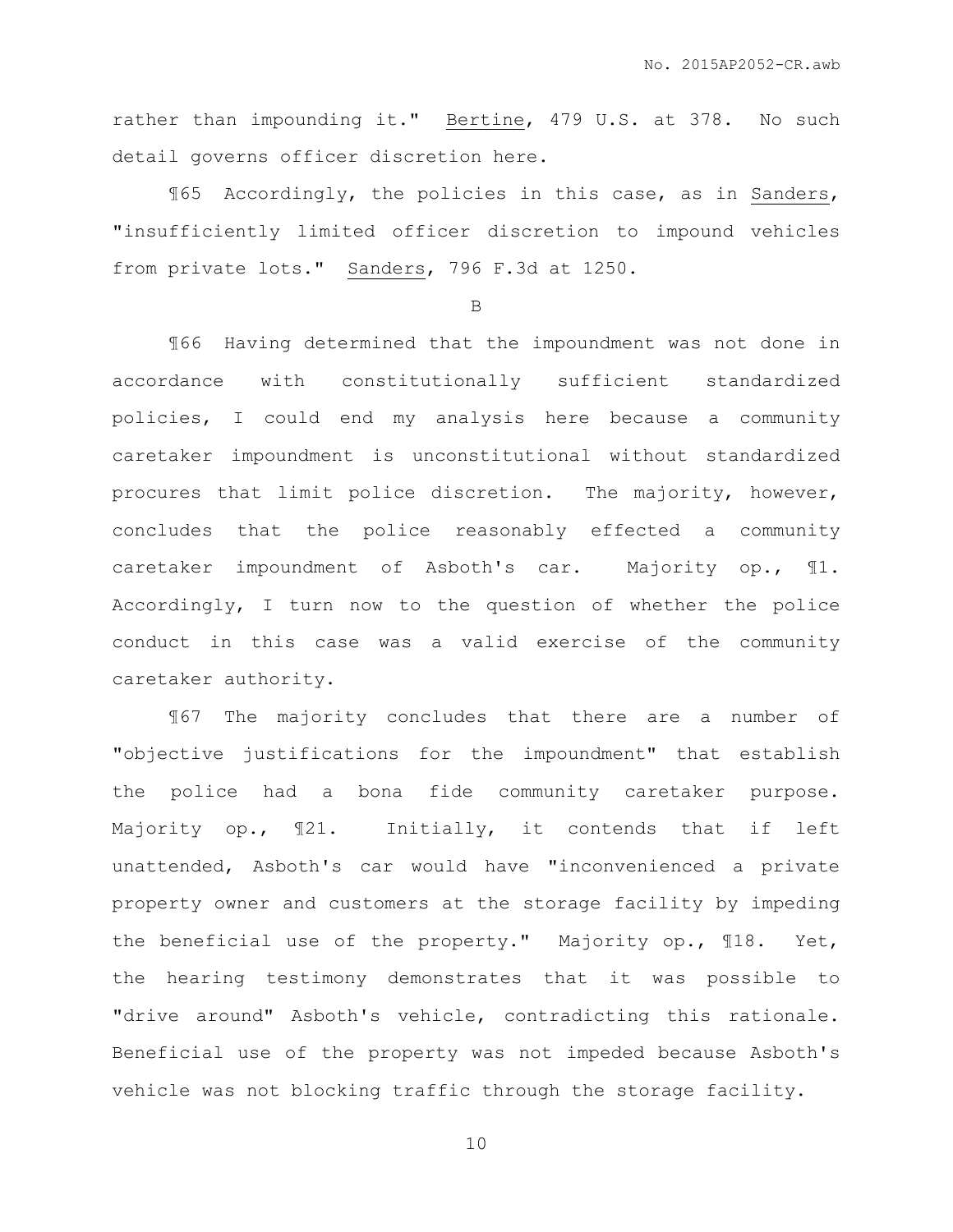¶68 Because of the lack of evidence that the vehicle was obstructing traffic at the storage facility, the majority offers a number of additional rationalizations. First, it advances that "any expense for removing the obstruction would have fallen to a private property owner uninvolved in the arrest." Majority op., ¶18. Next, it asserts that the police protected the vehicle and its contents from theft and that "Asboth no doubt would have been upset to learn that his personal property was stolen from the car." Majority op., ¶19. Finally, it contends that because the registered owner of the vehicle was someone other than Asboth, police were faced with the possibility of needing to make arrangements to return the vehicle to its registered owner. Majority op., ¶20.

¶69 The hearing testimony demonstrates that each of these proffered rationales is purely speculative. None of the officers contacted the storage facility to see whether the owner wanted the car removed nor did they contact the registered owner of the vehicle. Additionally, none of the officers recalls speaking with Asboth about whether he could arrange to have someone move the vehicle.

¶70 After dispensing with the majority's speculative justifications for its conclusion that this was a bona fide community caretaker function, I turn now to examine the reasonableness of the warrantless impoundment. A reasonableness analysis calls for consideration of both "the degree of public interest and the exigency of the situation." State v. Pinkard,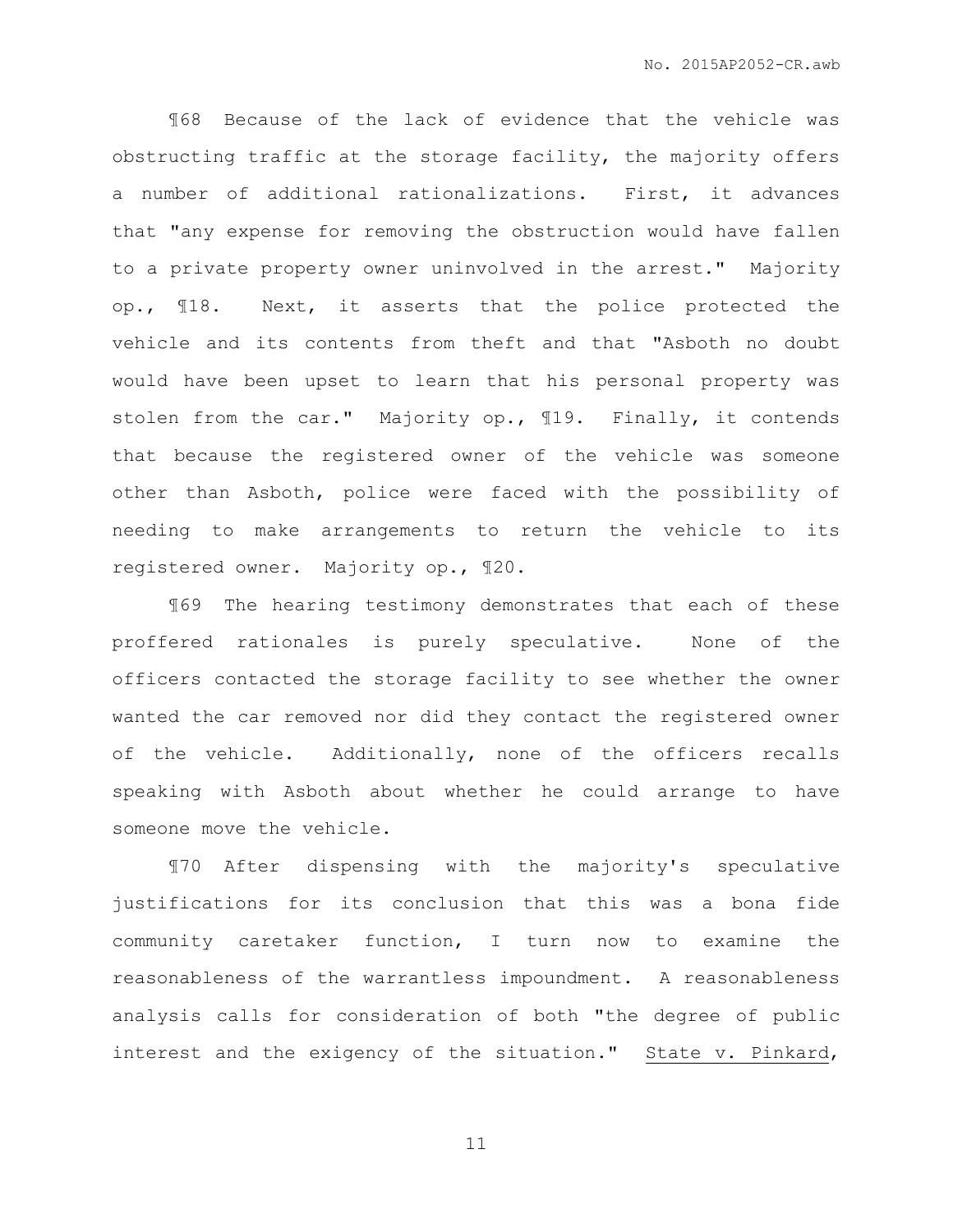2010 WI 81, ¶41, 327 Wis. 2d 346, 785 N.W.2d 592 (quoting In re Kelsey C.R., 2001 WI 54, ¶36, 243 Wis. 2d 422, 626 N.W.2d 777).

¶71 In its analysis of reasonableness, the majority repeats the same justifications offered as support for its conclusion that the impoundment was a bona fide community caretaker function. Essentially, it contends that the public has a significant interest in impounding a vehicle that would "inconvenience the property's owner and users by impeding beneficial use of the property and creating a potential hazard." Majority op., ¶32.

¶72 Even if the majority could sufficiently explain how Asboth's vehicle posed a potential hazard to public safety, it errs in stating that it need not consider the exigency of the situation. Id. Acknowledging that this was not an emergent situation, the majority simply omits this consideration from its analysis. Id. Instead, it considers only the public interest, which does not justify the seizure because Asboth's vehicle was parked on private property and there was testimony that there was room to drive around it.

¶73 Finally, I turn to the majority's argument that "the lack of realistic alternatives to impoundment further reinforces the reasonableness of the seizure." Majority op., ¶35. As set forth above, however, no alternatives to impoundment were considered so there is no evidence as to whether there were realistic alternatives to impoundment. Again, this is pure speculation on the part of the majority.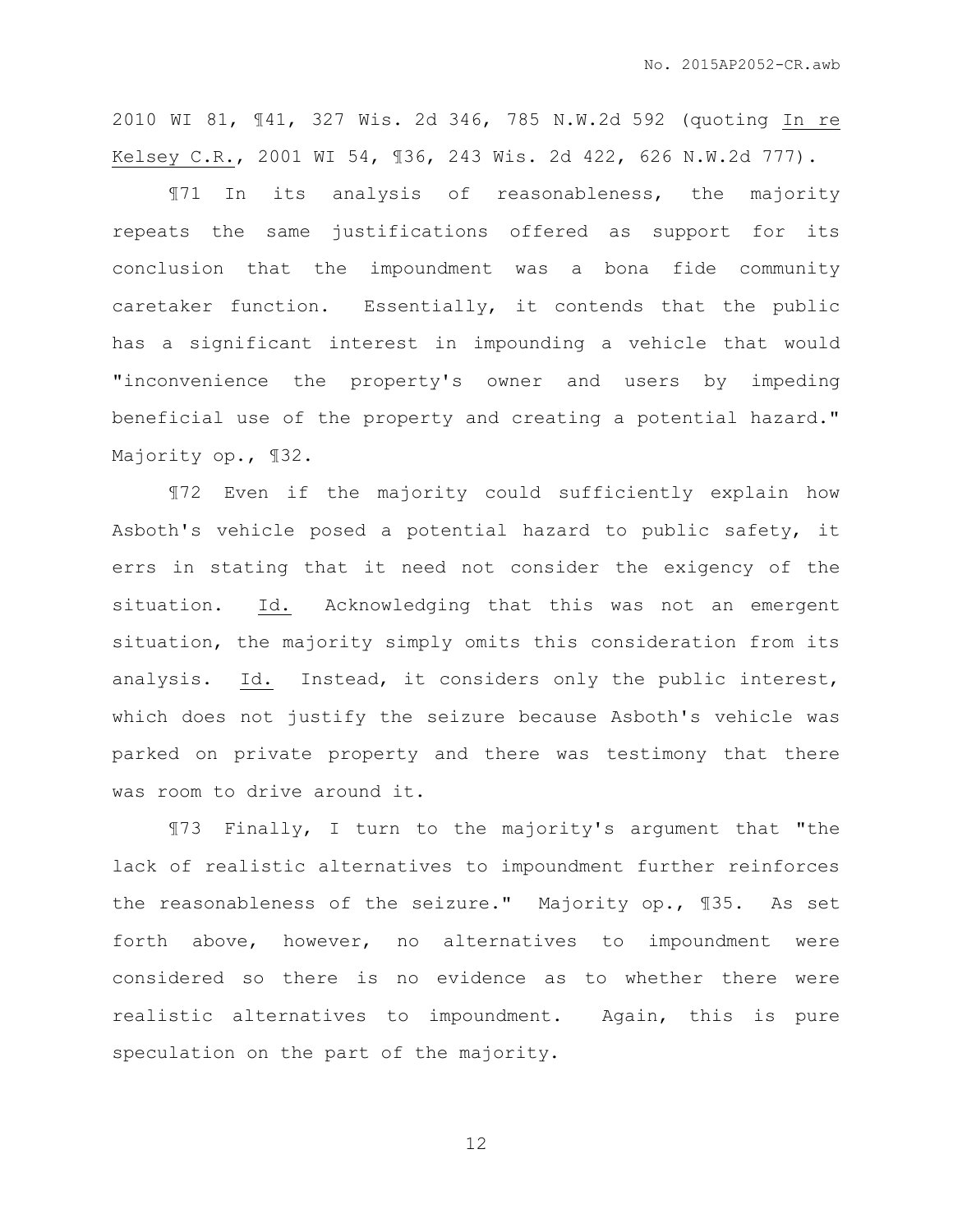¶74 Considering the facts of this case, it appears that the impoundment may have been a pretext for an investigatory police motive. See, e.g., Sanders, 796 F.3d at 1245 (explaining that Bertine establishes that impoundment is unconstitutional where police discretion is "exercised as a pretext for criminal investigation.").

¶75 Just before the vehicle was impounded, Asboth was arrested on a probation warrant. The car was towed to a city police impound lot, where it was subsequently searched. During the search, police removed and held all items of apparent value, including a pellet gun that was found in the vehicle. The officers conducting the search testified that they considered it to be an inventory search, and conducted it according to their inventory search procedures. However, one officer conducting the search filled out a form indicating that it was done to obtain "evidence," rather than the other possible purposes listed on the form, including "abandoned," "parked in traffic" or "safekeeping."

¶76 Contrary to the majority, I conclude that the lack of a compelling public safety need to move Asboth's car suggests that the police were motivated by the investigation of the armed robbery in which he was a suspect. Not only are the rationales offered by the majority hypothetical, but they could be applied to virtually any vehicle, parked anywhere, at any time. In Clark, this court rejected a policy that "might lead to the police towing every unlocked vehicle on the street." 265 Wis. 2d 557, 116. Likewise, the majority's conclusion may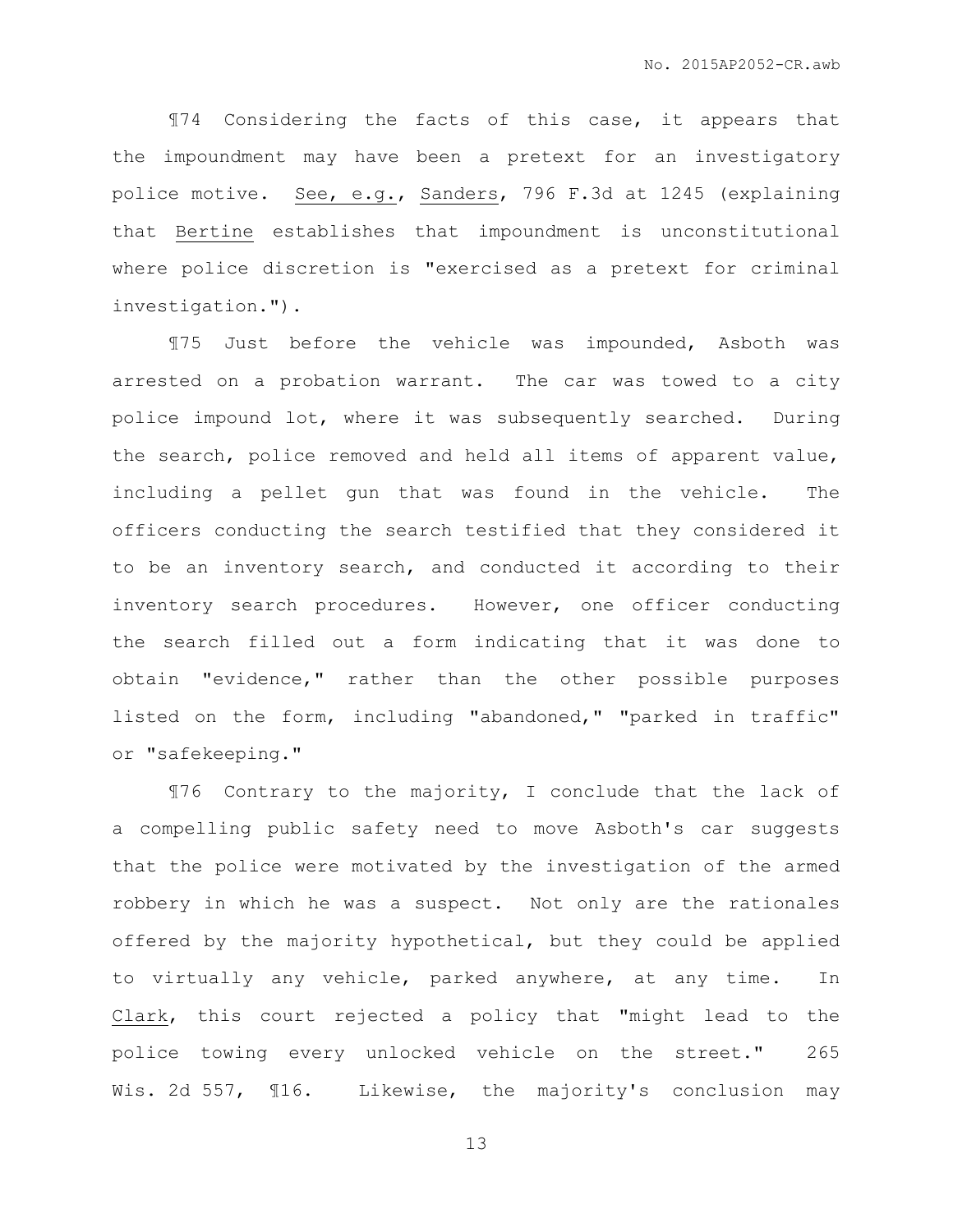justify the seizure of every vehicle after its driver has been arrested.

¶77 Thus, I conclude that the impoundment of Asboth's vehicle was unconstitutional. His vehicle was parked on private property, was not obstructing traffic and posed no imminent threat to public safety. Under such circumstances, in order to survive constitutional scrutiny, the impoundment must be justified by both a standardized policy that limits police discretion and a reasonable, non-pretextual community-caretaking rationale. Here there was neither.

T<sub>T</sub>

¶78 Ultimately, I comment on what I and other members of this court have repeatedly warned: a broad application of the community caretaker doctrine "raises the specter that the exception will be misused as a pretext to engage in unconstitutional searches that are executed with the purpose of acquiring evidence of a crime." Pinkard, 327 Wis. 2d 346, ¶75.

¶79 I have previously voiced the concern that "today's close call will become tomorrow's norm." Id., ¶66. Over the years, that is exactly what has happened. In case after case, this exception to the Fourth Amendment's warrant requirement has expanded well beyond the limits of a bona fide community caretaker function that is "totally divorced from the detection, investigation, or acquisition of evidence relating to the violation of a criminal statute." State v. Kramer, 2009 WI 14, ¶23, 315 Wis. 2d 414, 759 N.W.2d 598 (internal quotes and citations omitted).